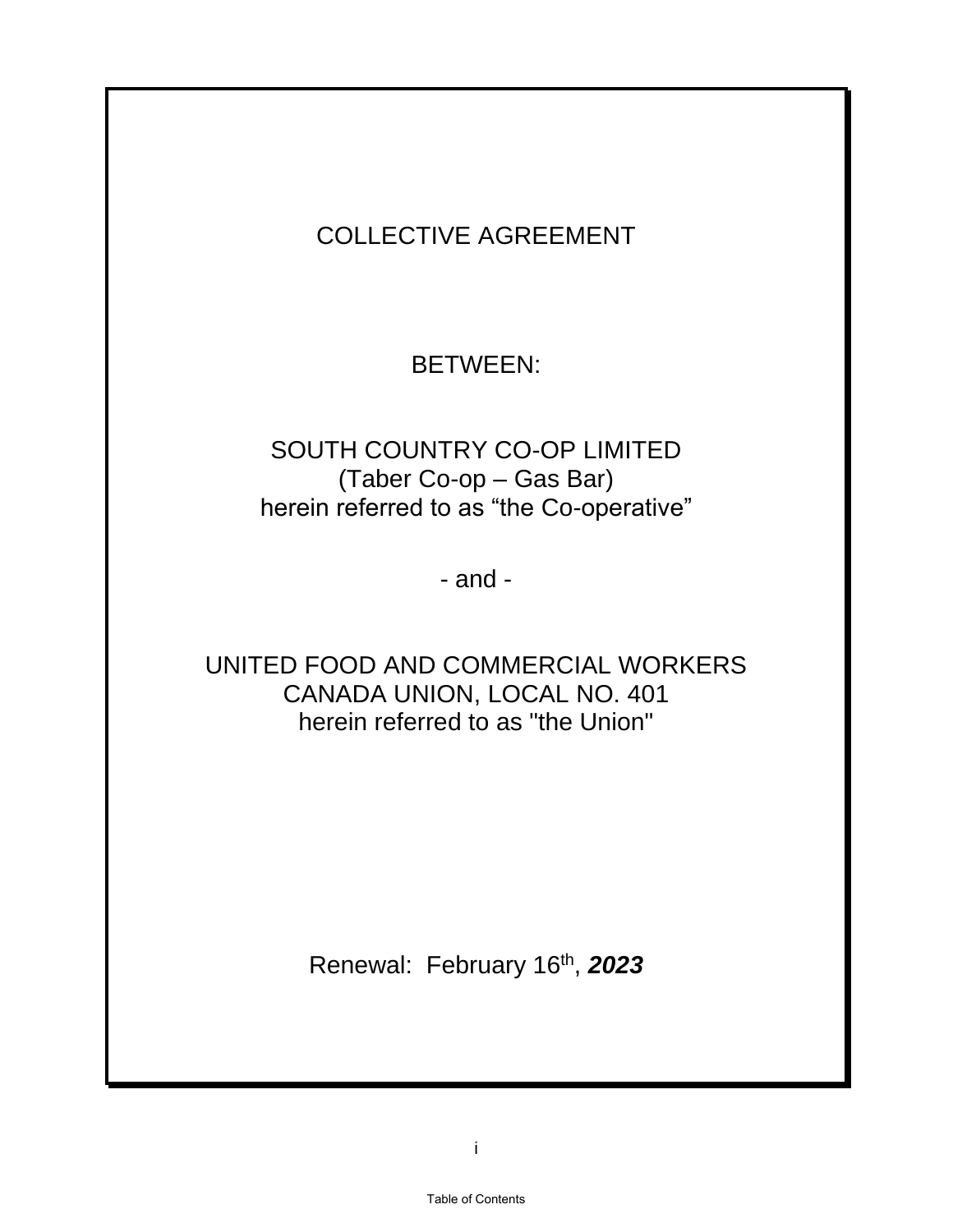<span id="page-1-0"></span>

| <u>Index</u>   |                                              |                |  |  |
|----------------|----------------------------------------------|----------------|--|--|
| <b>Article</b> | <b>Description</b>                           | <u>Page</u>    |  |  |
| 1              | Purpose                                      | 1              |  |  |
| $\overline{2}$ | Nature of the Bargaining Unit                | $\overline{2}$ |  |  |
| 3              | <b>Union Shop</b>                            | $\overline{2}$ |  |  |
| $\overline{4}$ | <b>Deduction of Union Dues</b>               | 3              |  |  |
| 5              | <b>Recognition of Management's Rights</b>    | 3              |  |  |
| 6              | <b>Union Representatives' Visits</b>         | $\overline{4}$ |  |  |
| 7              | <b>Probationary Period</b>                   | 5              |  |  |
| 8              | <b>Hours of Work</b>                         | 5              |  |  |
| 9              | Overtime                                     | 9              |  |  |
| 10             | <b>General Holidays</b>                      | 9              |  |  |
| 11             | Vacations                                    | 10             |  |  |
| 12             | Seniority                                    | 12             |  |  |
| 13             | <b>Strikes, Slowdowns and Lockouts</b>       | 16             |  |  |
| 14             | Pricing, Stocking and Replenishing           | 16             |  |  |
| 15             | <b>Grievance Procedure</b>                   | 16             |  |  |
| 16             | Arbitration                                  | 18             |  |  |
| 17             | Supervisor                                   | 18             |  |  |
| 18             | <b>Leaves of Absence</b>                     | 19             |  |  |
| 19             | General                                      | 25             |  |  |
| 20             | <b>Health and Benefit Plan</b>               | 29             |  |  |
| 21             | <b>Bi-Weekly Pay and Direct Bank Deposit</b> | 32             |  |  |
| 22             | <b>Health and Safety</b>                     | 32             |  |  |
| 23             | <b>Expiration and Renewal</b>                | 33             |  |  |
| Appendix "A"   | <b>Wages and Job Classifications</b>         | 35             |  |  |
|                | Letters of Understanding                     | 40             |  |  |

# **[Click Here for Shareable Links](https://gounion.ca/south-country-co-op-taber-gas-bar-cba-shareable-links/)**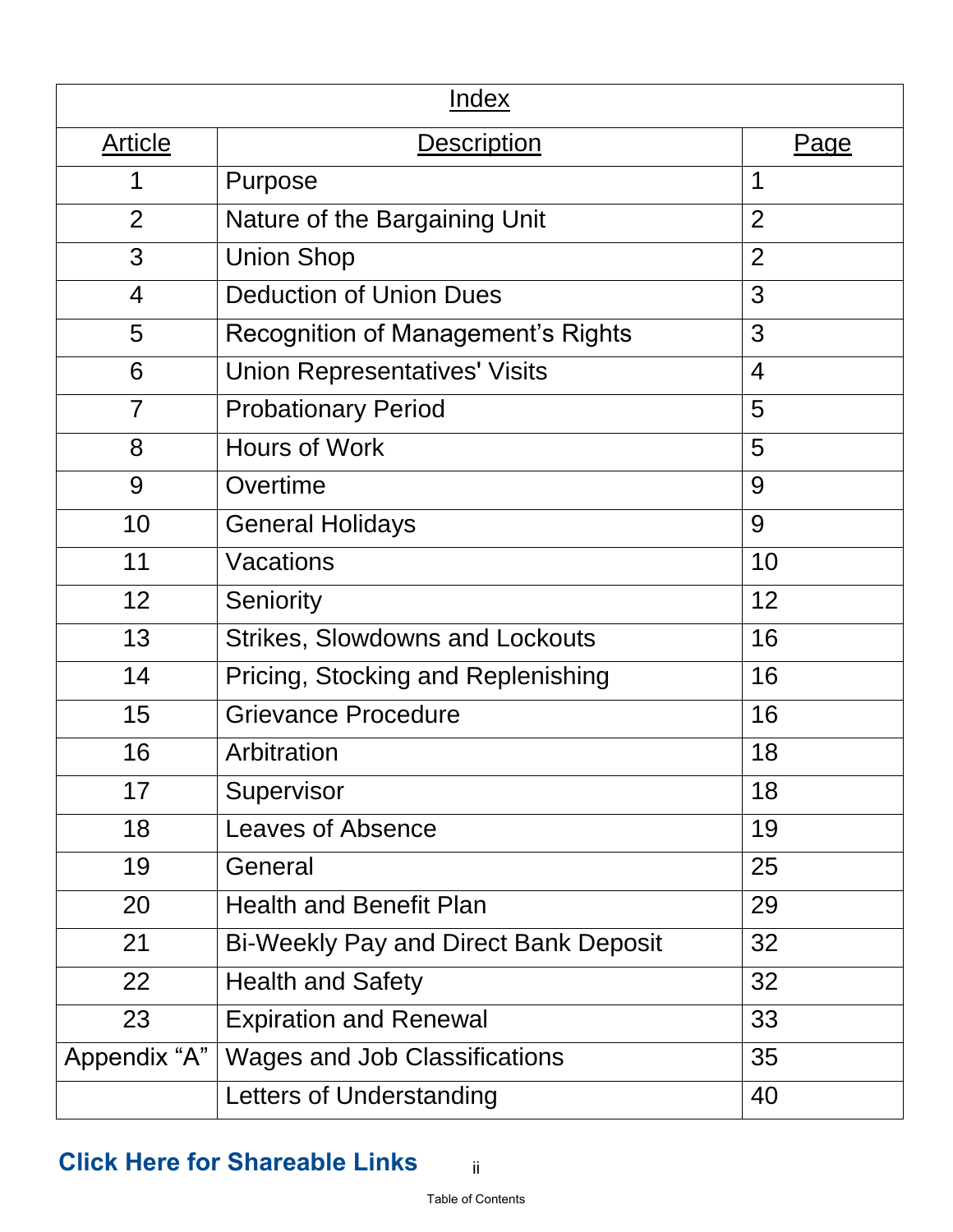| <b>Alphabetical Index</b>                        |                |                |  |  |
|--------------------------------------------------|----------------|----------------|--|--|
| <b>Description</b>                               | Article        | Page #         |  |  |
| Arbitration                                      | 16             | 18             |  |  |
| <b>Bi-Weekly Pay and Direct Bank Deposit</b>     | 21             | 32             |  |  |
| Call-In time                                     | 8.06           | $\overline{7}$ |  |  |
| <b>Credit for Previous Comparable Experience</b> | 19.08          | 27             |  |  |
| <b>Deduction of Union Dues</b>                   | 4              | 3              |  |  |
| Discrimination / Intimidation                    | 19.02          | 25             |  |  |
| <b>Expiration and Renewal</b>                    | 23             | 33             |  |  |
| <b>Family Leave</b>                              | 18.05          | 22             |  |  |
| <b>Form Letter</b>                               | 3.02           | $\overline{2}$ |  |  |
| <b>Funeral Leave</b>                             | 18.07          | 23             |  |  |
| General                                          | 19             | 25             |  |  |
| <b>General Holidays</b>                          | 10             | 9              |  |  |
| <b>General leaves of Absence</b>                 | 18.04          | 22             |  |  |
| <b>Grievance Procedure</b>                       | 15             | 16             |  |  |
| <b>Health and Benefit Plan</b>                   | 20             | 29             |  |  |
| <b>Health and Safety</b>                         | 22             | 32             |  |  |
| <b>Health and Welfare Trust</b>                  | 20.02          | 30             |  |  |
| Hours of Work                                    | 8              | 5              |  |  |
| <b>Joint Labour Management Committee</b>         | 19.06          | 26             |  |  |
| <b>Leaves for Parents</b>                        | 18.03          | 20             |  |  |
| <b>Leaves of Absence</b>                         | 18             | 19             |  |  |
| <b>Management Relief</b>                         | 17.02          | 19             |  |  |
| <b>Maternity Leave</b>                           | 18.03(a)       | 20             |  |  |
| <b>Military Leave</b>                            | 18.06          | 22             |  |  |
| Nature of the Bargaining Unit                    | $\overline{2}$ | $\overline{2}$ |  |  |
| <b>New Employee Orientation</b>                  | 19.12          | 29             |  |  |
| Overtime                                         | 9              | 9              |  |  |
| Parental / Adoption Leave                        | $18.03$ (b)    | 21             |  |  |
| <b>Parenting Leave</b>                           | 18.03(c)       | 21             |  |  |
| Person in Charge                                 | 17.01          | 19             |  |  |
| <b>Phased-In Retirement Option</b>               | 20.04          | 31             |  |  |
| Pricing, Stocking, and Replenishing              | 14             | 16             |  |  |
| <b>Probationary Period</b>                       | $\overline{7}$ | 5              |  |  |
| Purpose                                          | 1              | 1              |  |  |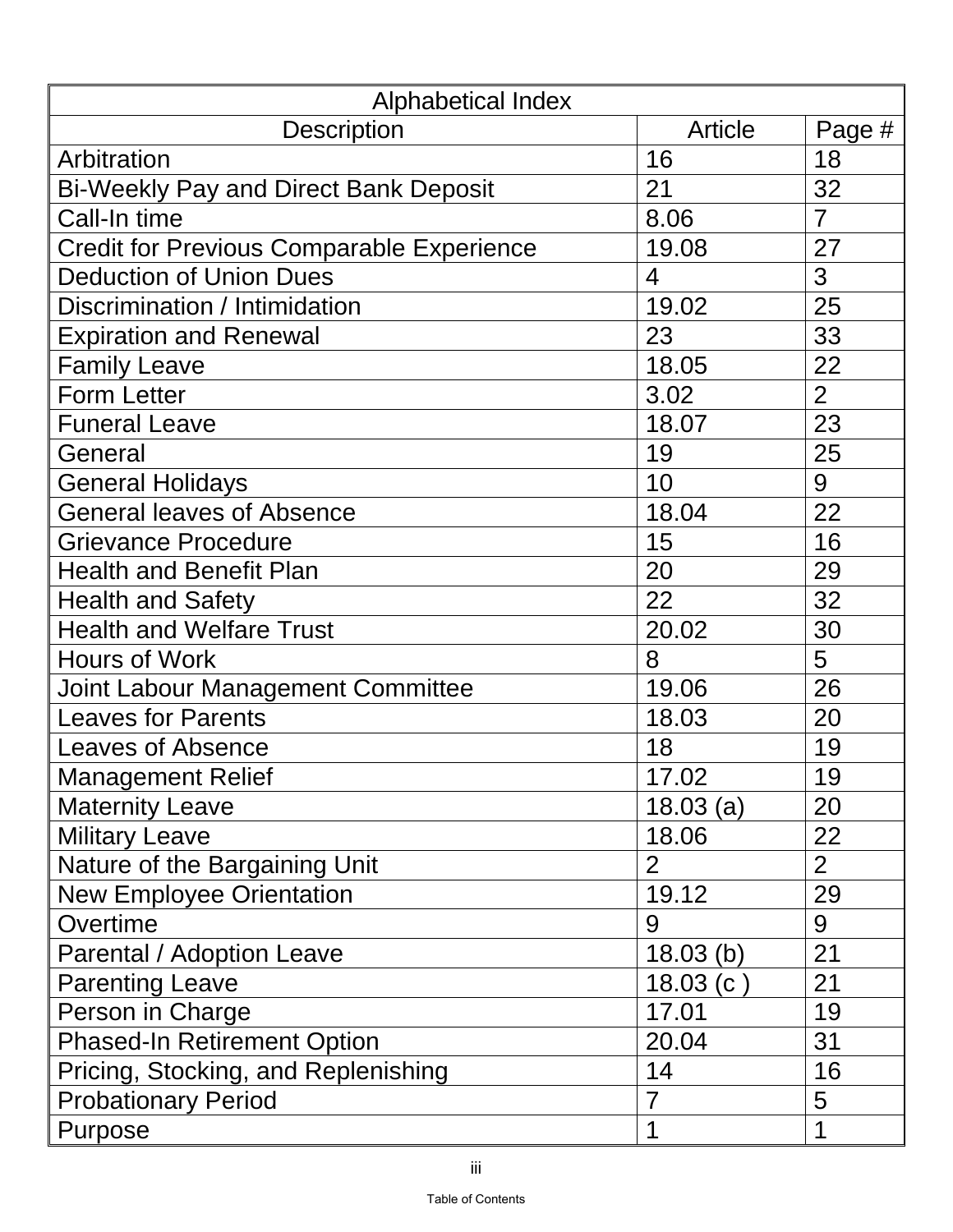| Alphabetical Index                              |               |                |  |
|-------------------------------------------------|---------------|----------------|--|
| <b>Description</b>                              | Article       | Page #         |  |
| R.T.O.'s (Request for Time Off)                 | 12.05         | 15             |  |
| <b>Recognition of Management's Rights</b>       | 5             | 3              |  |
| <b>Rest Periods</b>                             | 8.07          | 8              |  |
| <b>Scheduled Time</b>                           | 8.06          | $\overline{7}$ |  |
| <b>Seniority</b>                                | 12            | 12             |  |
| <b>Sick Leave</b>                               | 18.08         | 23             |  |
| <b>Signing Bonus</b>                            | Appendix "A"  | 36             |  |
| <b>Strikes, Slowdowns, and Lockouts</b>         | 13            | 16             |  |
| Supervisor                                      | 17            | 18             |  |
| <b>Temporary Relief</b>                         | 12.07         | 15             |  |
| <b>Time off for Union Business</b>              | 18.02         | 20             |  |
| <b>Union Representatives Visits</b>             | 6             | 4              |  |
| <b>Union Shop</b>                               | 3             | $\overline{2}$ |  |
| United Food and Commercial Workers' Dental Care | <b>LOU #2</b> | 40             |  |
| Plan                                            |               |                |  |
| Vacations                                       | 11            | 10             |  |
| Wage Gap                                        | <b>LOU #1</b> | 40             |  |
| <b>Wages and Job Classifications</b>            | Appendix "A"  | 35             |  |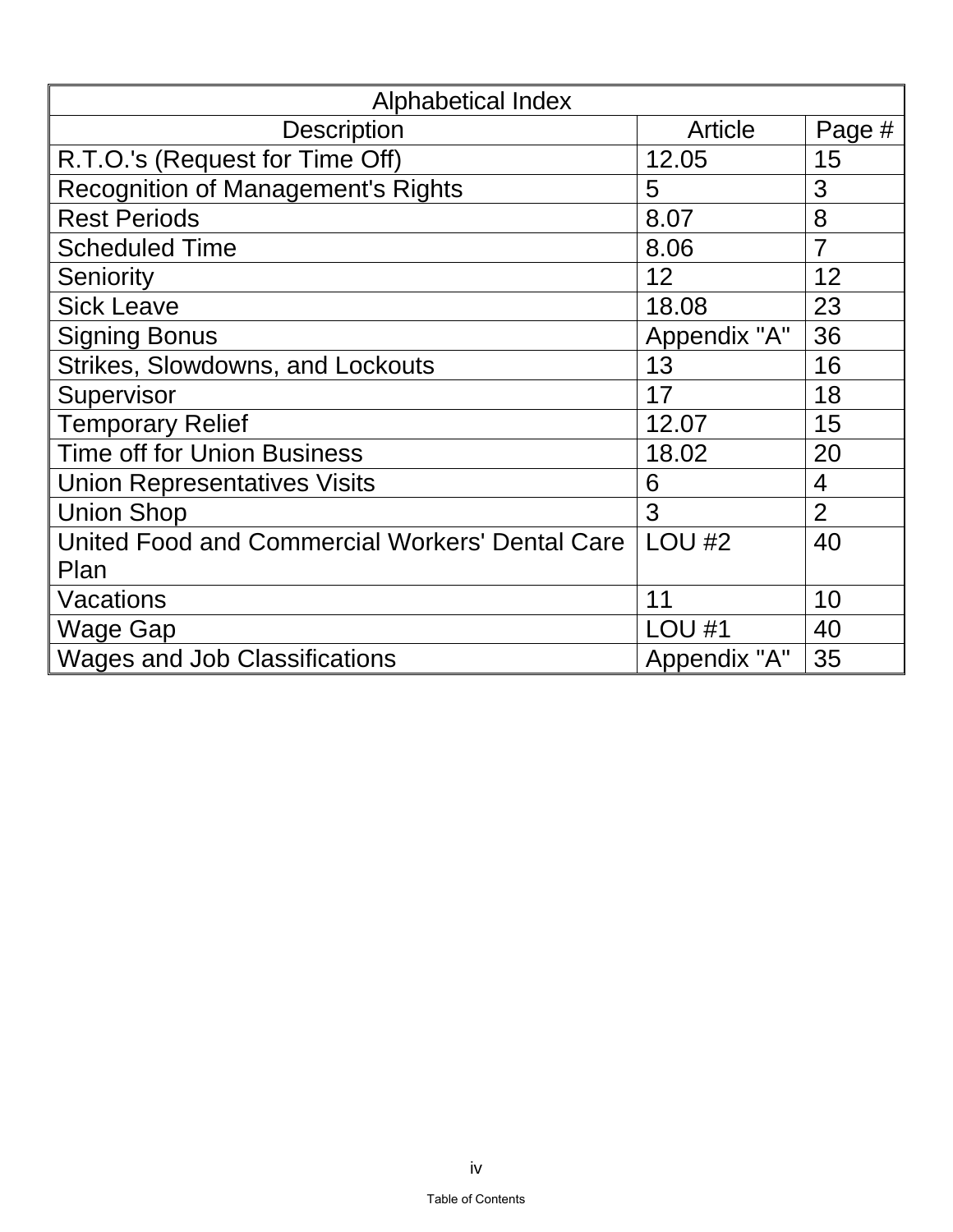# <span id="page-4-0"></span>IN THE MATTER OF A COLLECTIVE AGREEMENT

Between:

## SOUTH COUNTRY CO-OP LIMITED, a body corporate carrying on business in the Province of Alberta, hereinafter referred to as "the Co-operative"

## And:

UNITED FOOD AND COMMERCIAL WORKERS CANADA UNION, LOCAL No. 401, hereinafter referred to as "the Union"

# Article 1 – Purpose

- 1.01 The Co-operative and the Union have entered into this Agreement to record clearly the terms and conditions of employment at the Co-op Gas Bar at 4926 46<sup>th</sup> Avenue, Taber, Alberta to promote the mutual interests of the Cooperative and its employees; to provide an amicable means of settling grievances and differences which may arise from time to time; and to establish the framework for working together as a team to achieve the most efficient operation of the Gas Bar and promote customer service.
- 1.02 Interpretation: In this Agreement the use of the word "he", "him"*,* or "his" shall be understood to also include the feminine gender.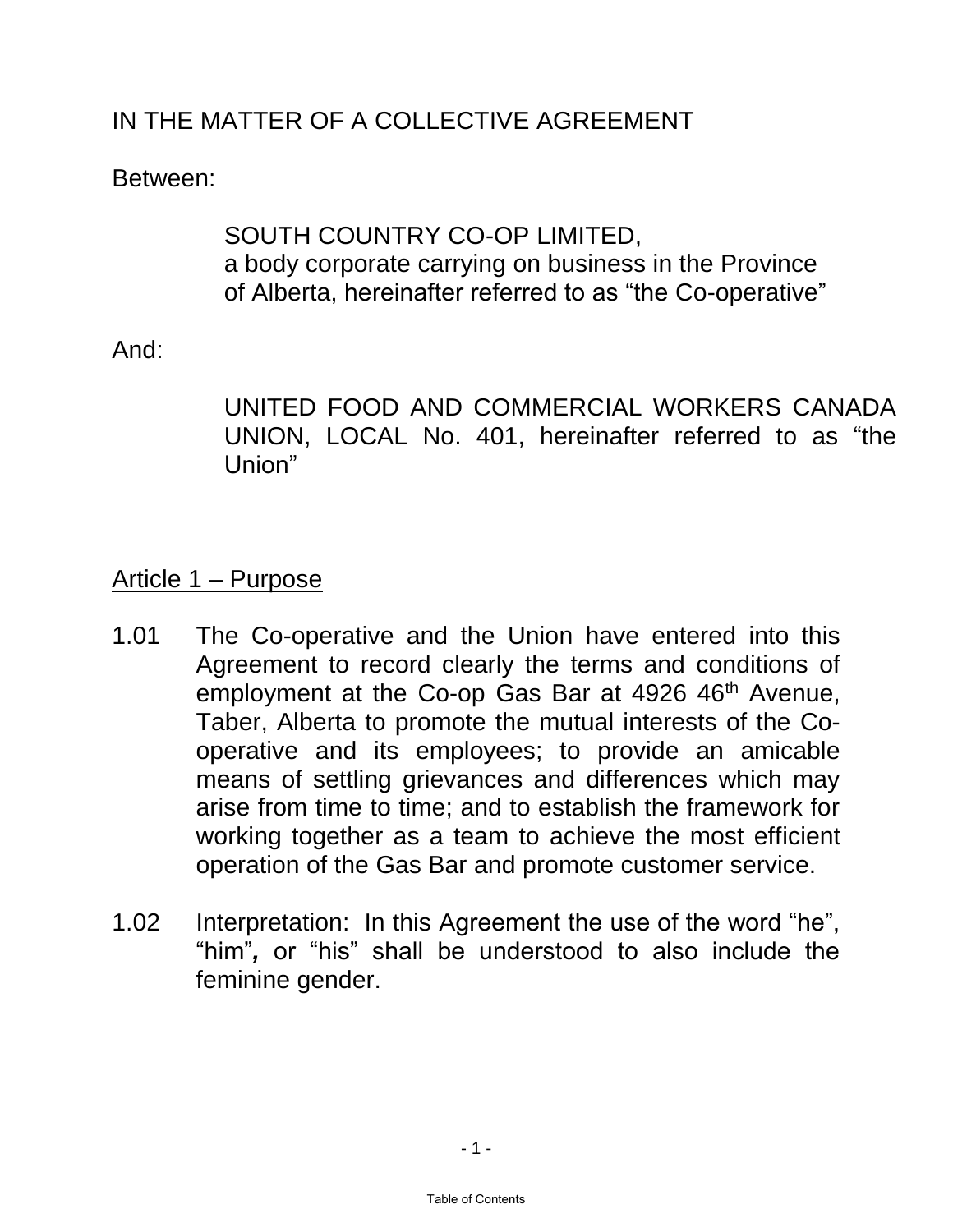## <span id="page-5-0"></span>Article 2 – Nature of the Bargaining Unit

2.01 The Co-operative recognizes the Union as the sole and exclusive bargaining agent for all employees of the Gas Bar, in the Province of Alberta, except for the Gas Bar Manager and persons above this rank.

## Article 3 – Union Shop

3.01 The Co-operative agrees to retain in its employ within the bargaining unit, as outlined in Article 1 of this Agreement, only members of the Union in good standing. The Cooperative shall be free to hire or rehire new employees who are not members of the Union, provided said nonmembers, whether part-time or full-time, shall be eligible for membership in the Union and shall make application on the official membership application form within ten (10) calendar days from date of hire or rehire and become members within thirty (30) calendar days.

## 3.02 Form Letter

 The Co-operative agrees to provide each new employee at the time of employment with a form letter, outlining to the employee his/her responsibilities in regard to Union membership, and to provide the Union, in writing, with the name and address of each employee to whom the letter was presented along with the employee's date of hire. The Union shall bear the expense of printing the letter, the contents of which to be such that it is acceptable to the Co-operative. The Co-operative further agrees to provide the Union, once a month, with a list containing the names of all employees who have terminated their employment during the previous month.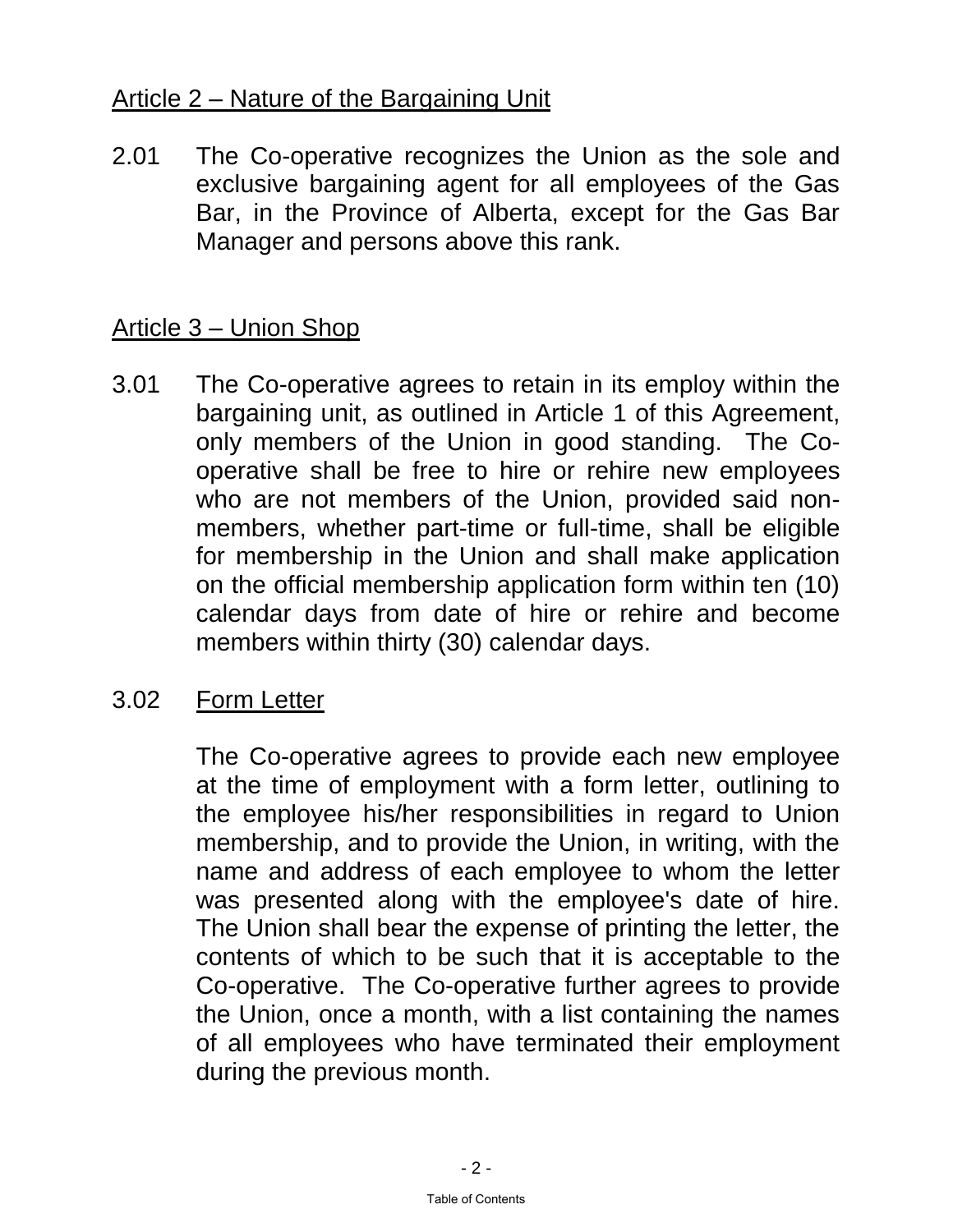# <span id="page-6-0"></span>Article 4 – Deduction of Union Dues

4.01 The Co-operative agrees to deduct from the wages of the employee such Union dues and initiation fee as are authorized by regular and proper vote of the membership of the Union. The Co-operative further agrees to deduct the Union dues automatically from the wages of new or rehired employees' first paycheque(s). Monies deducted during any month shall be forwarded by the Co-operative to the Secretary-Treasurer of the Union within thirty (30) calendar days following the end of the Co-operative's four (4) or five (5) weeks' accounting period and accompanied by a four (4) weeks or monthly IBM cartridge of the name, social insurance number*,* and store number of the employees for whom deductions were made and the amount of each deduction. Upon mutual agreement, the Co-operative may submit the dues electronically in a manner acceptable to both parties.

## Article 5 – Recognition of Management's Rights

5.01 The Union acknowledges that the Management of the Cooperative including the right to plan, direct*,* and control operations of the Gas Bar and the products to be handled; the direction of the working force including to assign duties, promote, demote employees; to maintain order and efficiency; to require employees to observe the Cooperative rules and regulations; to discipline employees including to suspend or discharge for proper cause, and those matters requiring judgment as to competency of employees, is the sole right and function of the Cooperative.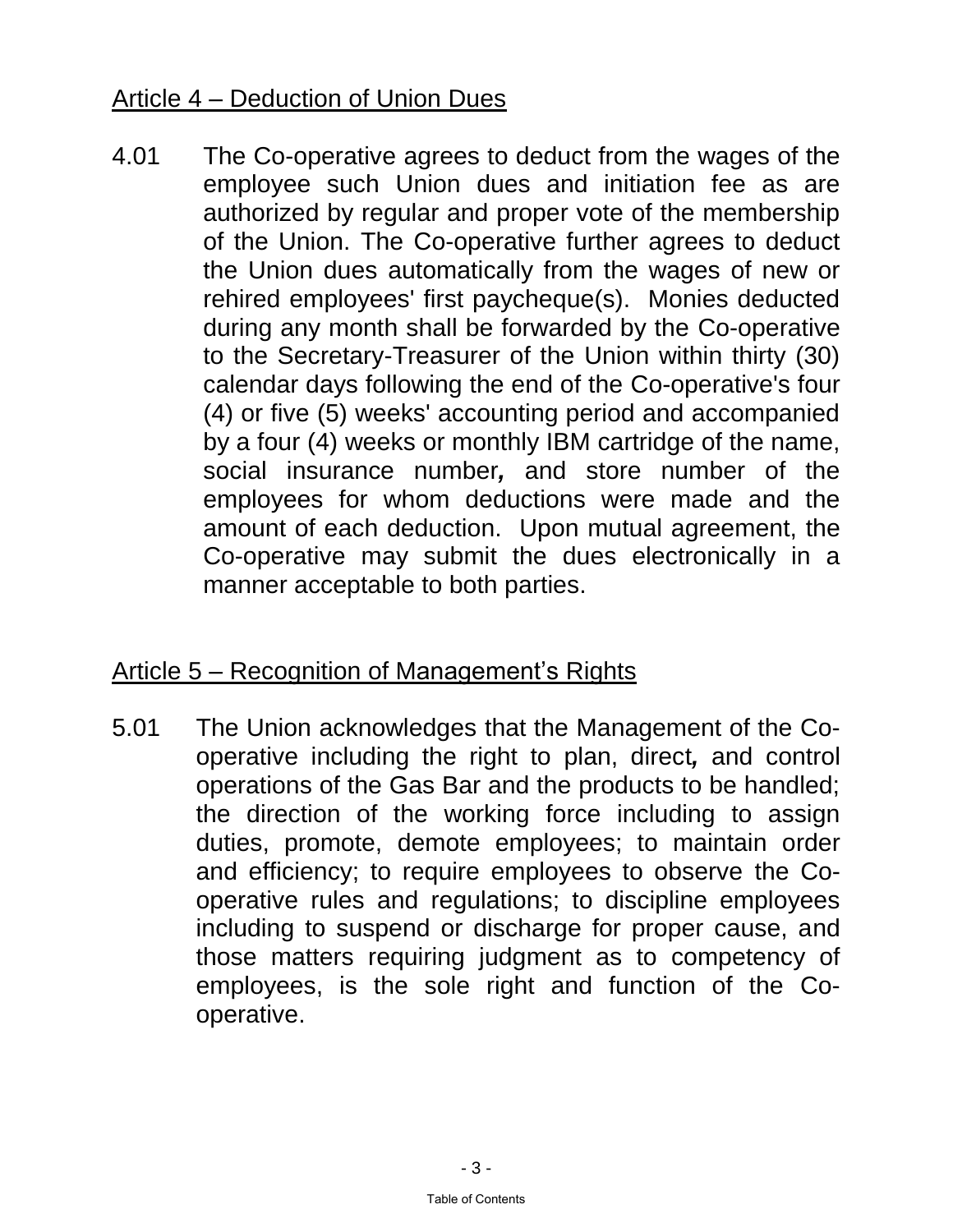<span id="page-7-0"></span> The parties agree that the foregoing enumeration of Management rights shall not be deemed to exclude all other recognized functions of Management not specifically covered in this Agreement.

 The exercise of the foregoing rights shall not alter any of the specific provisions of this Agreement.

It is understood that the discharge of employees for any reason whatsoever (including terminations for alleged incompetence), are subject to and may be processed under Grievance and Arbitration articles of this Agreement.

## Article 6 – Union Representatives Visits

6.01 Duly authorized full-time Representatives of the Union shall be entitled to visit the Gas Bar for the purpose of observing working conditions, interviewing members and to ensure that the terms of the Agreement are being implemented.

> The Co-operative recognizes the right of the Union to appoint one (1) Shop Steward for the Gas Bar location.

6.02 When an employee's work performance is such that it may lead to discipline and/or discharge and is the subject of discussion between the employee and the Cooperative, the Union Steward shall be present. In the absence of a Local 401 Gas Bar Union Steward, the Cooperative shall use an available Local 401 Retail or Meat Union Steward of the employee's choice.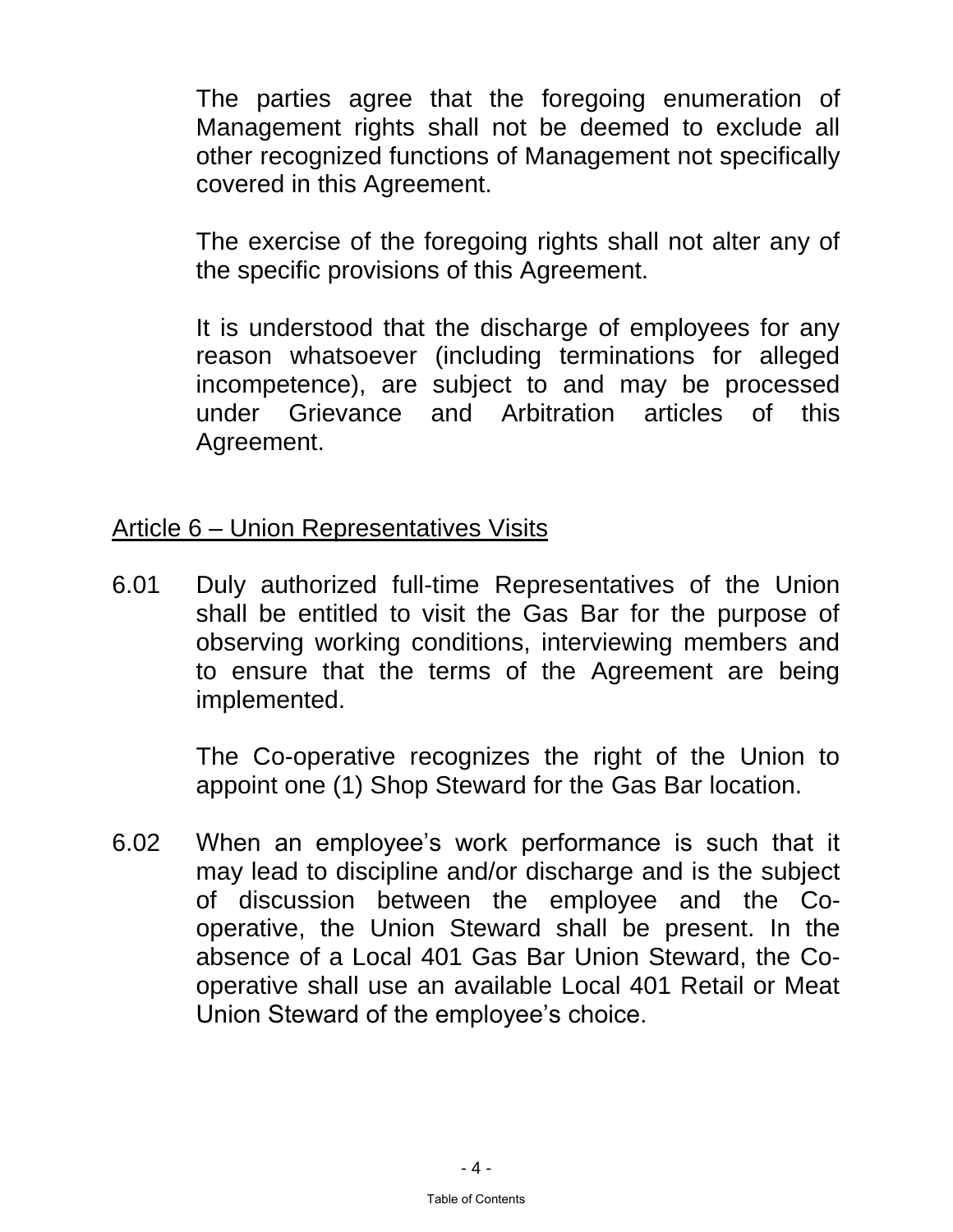## <span id="page-8-0"></span>Article 7 – Probationary Period

7.01 New employees shall be on probation for ninety (90) calendar days worked. The Co-operative, at their sole discretion, may discharge any probationary employee during the employee's probationary period and the Union shall have no recourse to the Grievance and Arbitration articles of the Collective Agreement.

#### Article 8 – Hours of Work

8.01 The normal basic work week for full-time employees shall be forty (40) hours per week. Work days of four (4) hours to ten (10) hours may be scheduled by Management to a maximum of forty (40) hours in a week paid at regular rates of pay.

> Part-time employees shall not be normally scheduled in excess of thirty-six (36) hours per week or five (5) days per week as required by Management in accordance with Article 12. Work days of four (4) hours to ten (10) hours paid at regular rates of pay may be scheduled by Management.

> All hours worked will be consecutive with the exception of meal periods.

8.02 The Co-operative shall post a weekly schedule no later than twelve (12:00 p.m.) noon Saturday of each week for the following two (2) week period.

> Employees shall co-operate in covering required hours of business, including rotating shifts, due to the limited number of persons in a work team at the Gas Bar. The Co-operative has the right to call in other part-time employees not previously scheduled to work, if required by the business.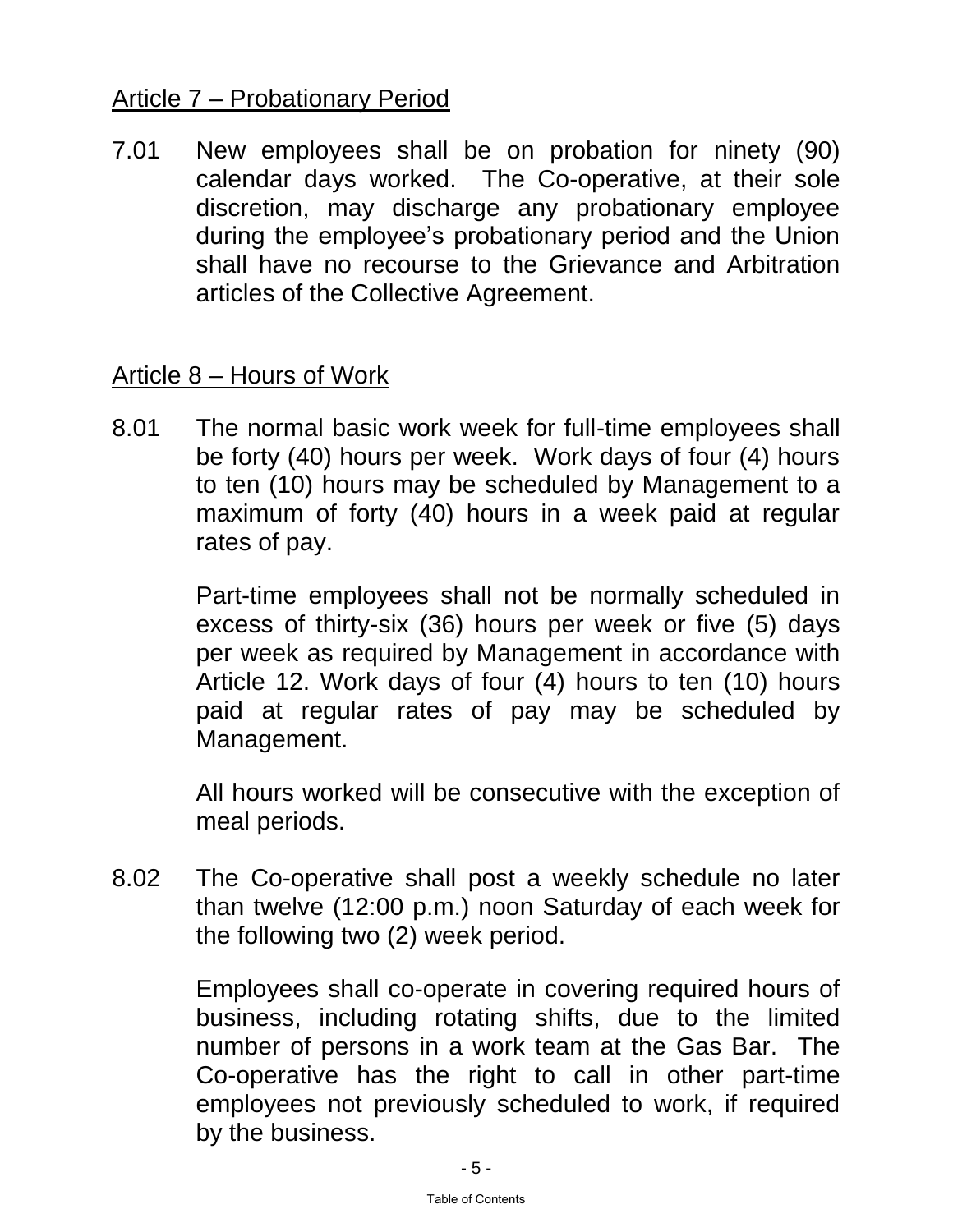8.03 Employees shall record their own time at work including the time they start and finish work and the time they commence and return from meal periods on either time sheets, by means of a time clock or other time reporting system as designated by the Co-operative. Any employee found to not accurately record their time worked will be subject to discipline.

> Completed time and attendance reports for the previous four (4) weeks will be made available for inspection by the Union for purpose of checking the proper recording and payment of time worked on a weekly basis. In the event of investigations into trends and patterns of hours worked, the four (4) week limit will not apply.

> An employee who is working on Saturday will have the opportunity to complete his/her time card at the end of the shift.

> Only the Store Manager or the Gas Bar Manager or their designate shall approve time cards.

8.04 The schedule of employees may be changed without notice in the event of an unscheduled absence of employees or in the event of emergency such as fire, flood, breakdown of machinery*,* or other instances beyond the control of the Co-operative.

> In all other cases at least two (2) days notice of change must be given or four (4) hours additional pay in lieu of notice.

> It shall be the Co-operative's responsibility to notify all employees affected by a change in their schedule.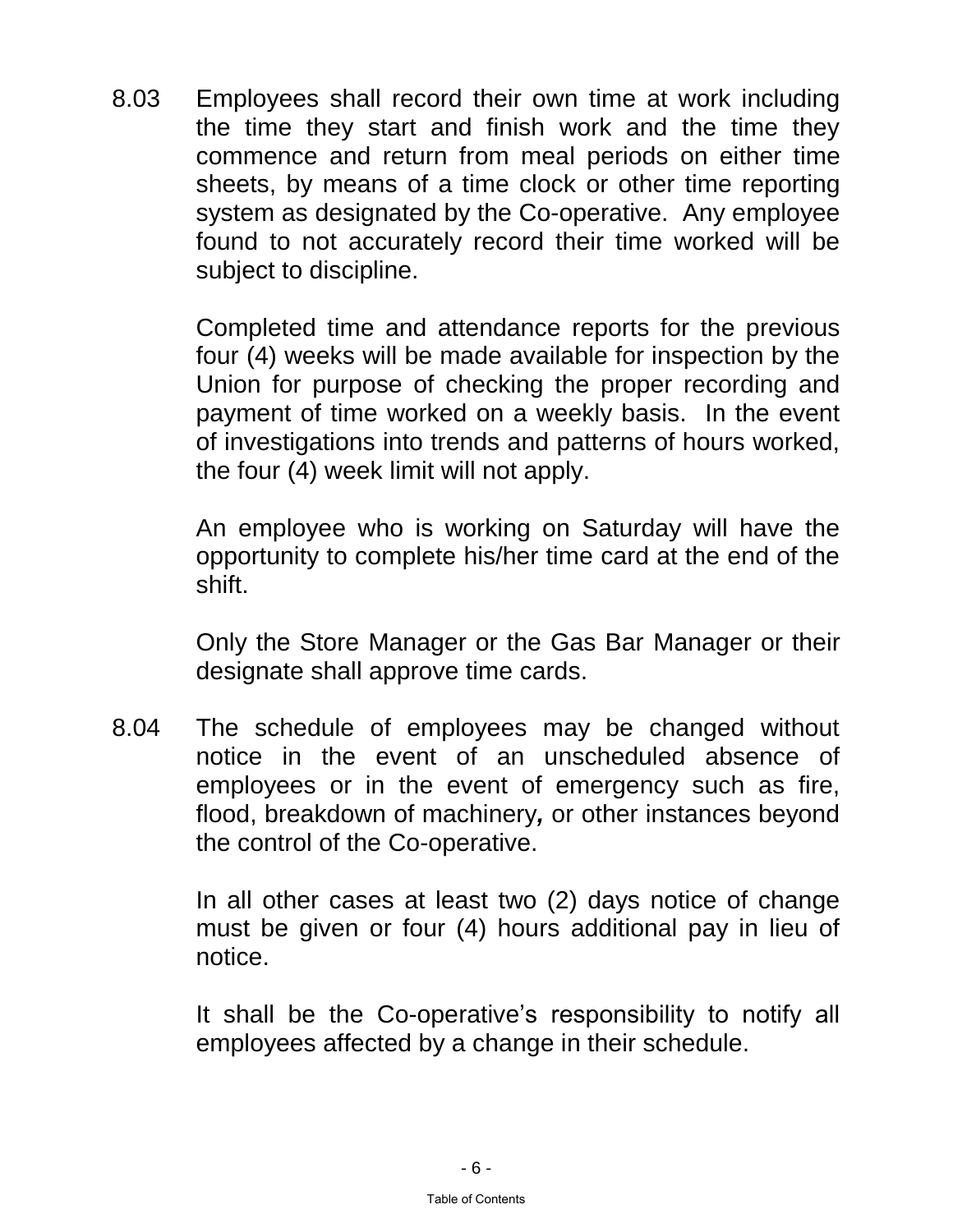<span id="page-10-0"></span>8.05 Should an employee be required to work in excess of his/her scheduled hours due to an unscheduled absence of employees, unexpected business requirements, or an emergency, or as may be required on occasion by Management, such employee shall not work in excess of forty (40) hours in a week at the employee's regular rate of pay.

> Notwithstanding Article 8.01, Management may designate a part-time employee at its discretion to work in excess of thirty-six (36) hours in a week for the efficient operation of the business but in no circumstance shall an employee work in excess of forty (40) hours in a week at the employee's regular rate of pay.

8.06 Call-In Time

 Employees called in and who report to work, if required to work less than three (3) hours, shall receive four (4) hours pay at their regular rate. It is understood that call-ins will be offered by seniority provided the employee has the necessary skill and ability to perform the required work.

#### Scheduled Time

 Employees scheduled and who report to work, if required to work less than four (4) hours, shall receive four (4) hours pay at their regular rate.

 Required employee meetings shall be exempt from the above and in any event the employee shall not be reimbursed for more than one (1) hour at his/her regular hourly rate of pay.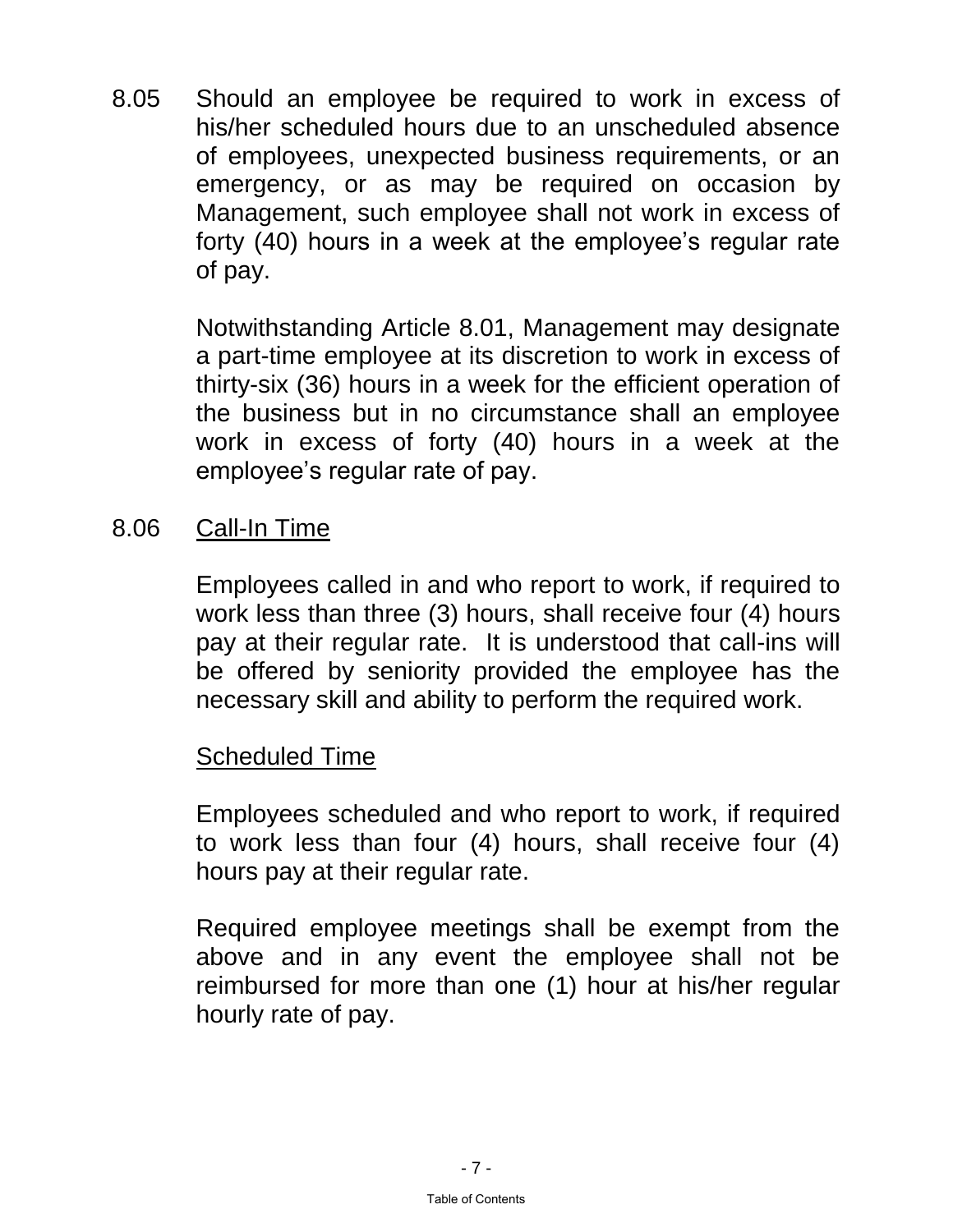## <span id="page-11-0"></span>8.07 Rest Periods

- (i) An employee working a shift of four (4) hours will have one (1) paid rest period not to exceed fifteen (15) minutes.
- (ii) An employee working a daily shift of more than five (5) hours, but less than seven (7) hours, will have two (2) paid rest periods of fifteen (15) minutes each.
- (iii) A daily shift of more than seven (7) hours, will have two (2) paid rest periods of fifteen (15) minutes duration each which may be scheduled as follows, if mutually agreeable:
	- (1) Combine the two (2) rest periods at mid-shift;
	- (2) Two (2) rest periods as per usual practice with a half (1/2) hour for lunch break unpaid.
- (iv) A daily shift of more than nine (9) hours will have one (1) additional paid rest period of ten (10) minutes duration.
- (v) Meal and rest periods will be uninterrupted.
- 8.08 Where the Co-operative is scheduling their meal and rest periods, and the employee is not able to receive their breaks within the above defined time(s) due to business demands, the employee shall be compensated at the applicable straight time or overtime rate.
- 8.09 Sunday shall be considered the first day of the week for payroll purposes.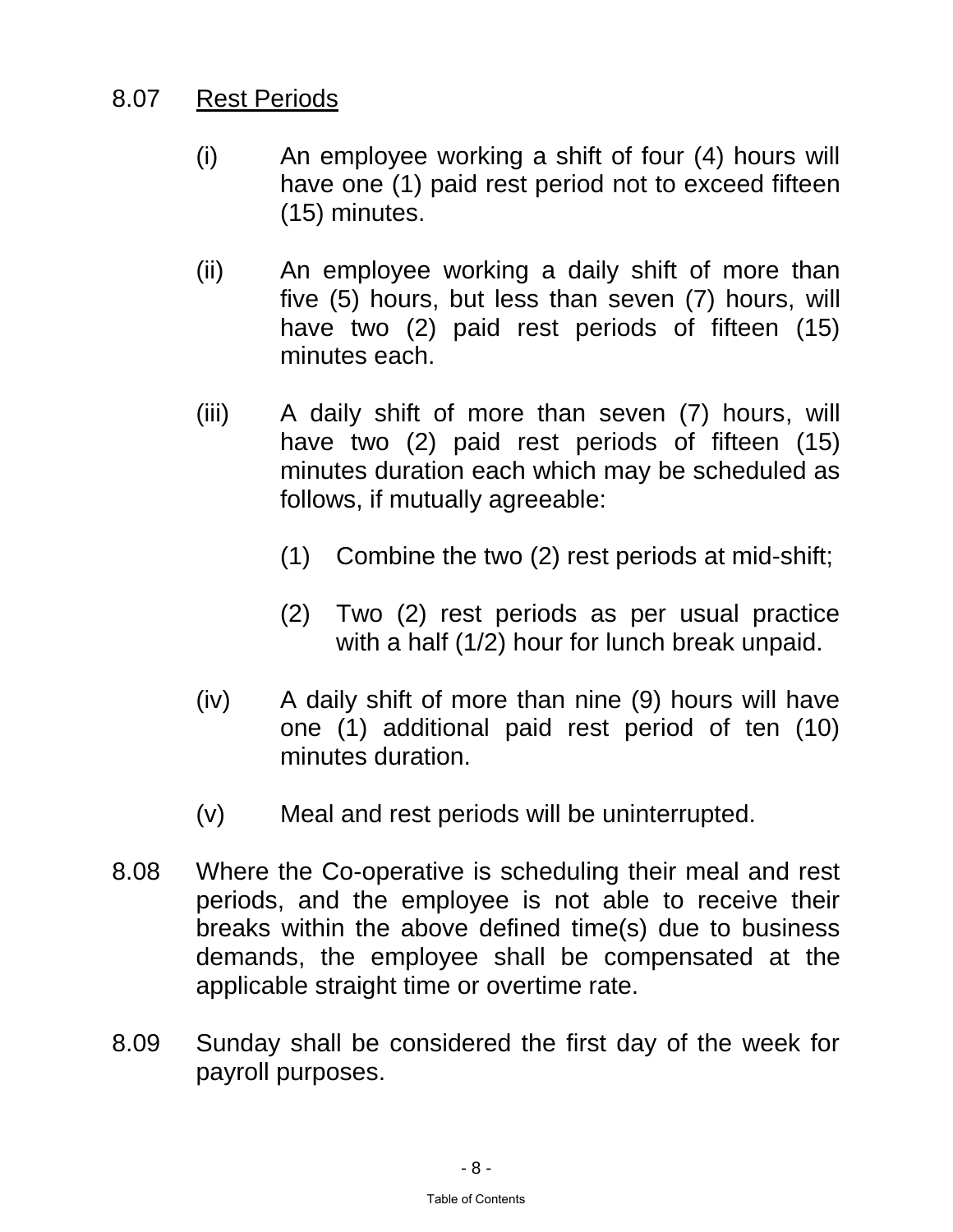## <span id="page-12-0"></span>Article 9 – Overtime

- 9.01 Overtime shall be paid at *time* and one half (1 ½ X) the employee's regular hourly rate of pay.
- 9.02 All time worked in excess of eight (8) hours on one (1) shift or, in the event as may be required and authorized by Management, in excess of forty (40) hours in one (1) week, the employee shall be paid at time and one half (1 ½ *X*) their regular hourly rate for such time worked.
- 9.03 Overtime shall be offered to the most senior employee on the shift providing the employee has the ability and skill to perform the required overtime work. If the senior employees do not wish to accept overtime, Management shall have the right to assign such work by reverse seniority to employees who have the necessary ability and skill and who are at work at the time. It is understood by the Union and employees that overtime call-ins or scheduled overtime will be offered by seniority to all employees in accordance with their availability. If the senior employees do not wish to accept the overtime, Management shall have the right to assign such work by reverse seniority to employees who have the necessary ability and skill.

# Article 10 – General Holidays

10.01 The observance of General Holidays and compensation for employees for General Holidays shall be based on the average hours worked in the previous four (4) weeks, providing the employee has worked at least fifteen (15) days in the last thirty (30) calendar days. The General Holidays observed shall be: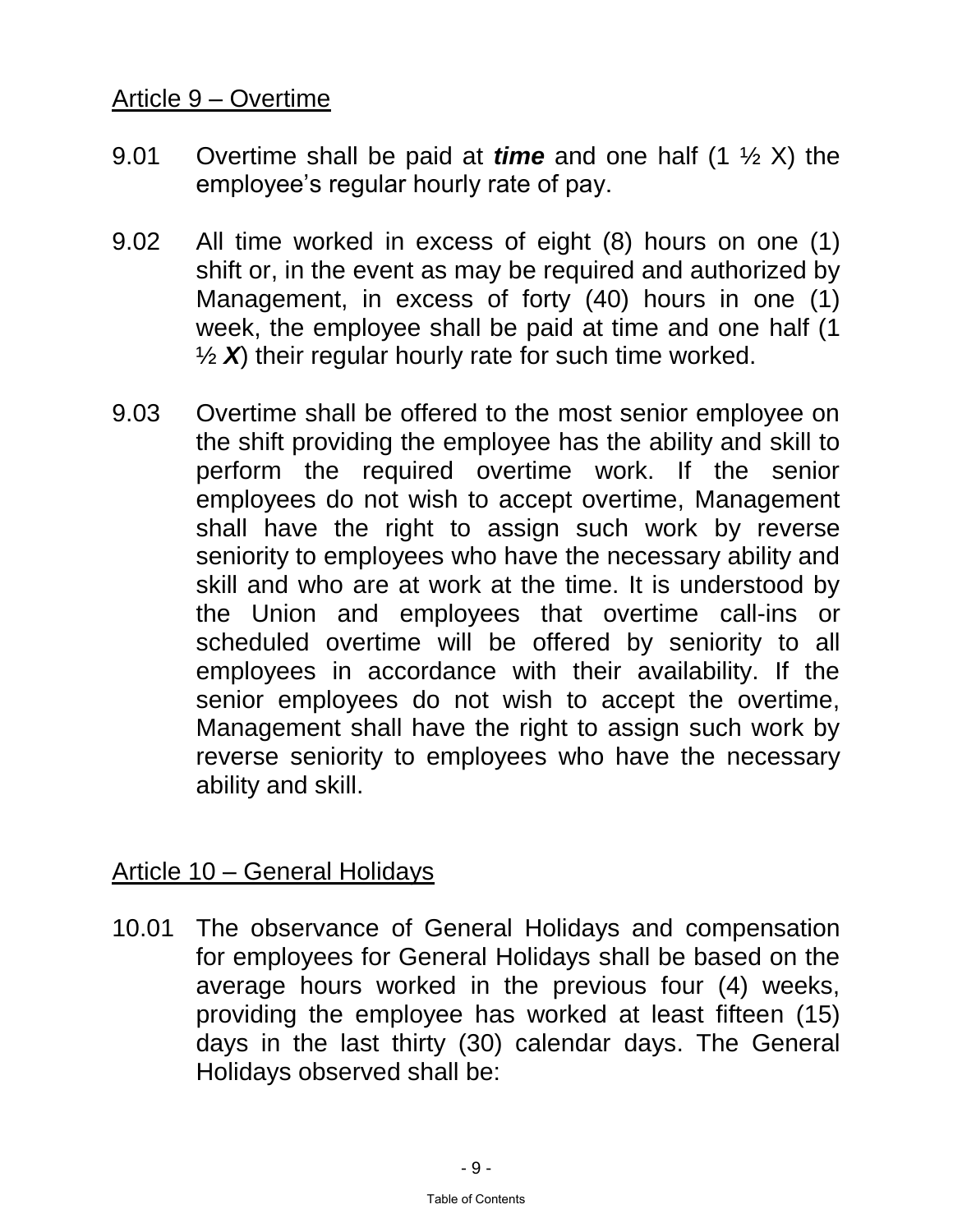<span id="page-13-0"></span>New Year's Day Family Day Good Friday Canada Day Victoria Day Labour Day Thanksgiving Day Christmas Day Remembrance Day Boxing Day Heritage Day (1<sup>st</sup> Monday in August)

 Employees required to work on a General Holiday listed above shall be compensated at the rate of time and one half (1 1/2 X) their hourly rate for each hour worked.

 Due to the nature of the business and the proper staffing of the facility, a part-time employee may work up to forty (40) hours, at regular rate during the week preceding a General Holiday and during the week of the General Holiday, as may be required by Management.

## 10.02 *For eligible employees, General Holiday pay will be calculated as five (5%) percent of wages earned in the four (4) weeks immediately preceding the holiday.*

10.03 It is understood that all employees may be scheduled on General Holidays on a rotating basis and the employees agree to co-operate. No employee will unreasonably restrict their accessibility on General Holidays.

Article 11 – Vacations

- 11.01 All full-time employees shall receive vacation with pay as follows:
	- (a) After one (1) years' continuous service, shall receive two (2) weeks' vacation with pay (4% of gross earnings).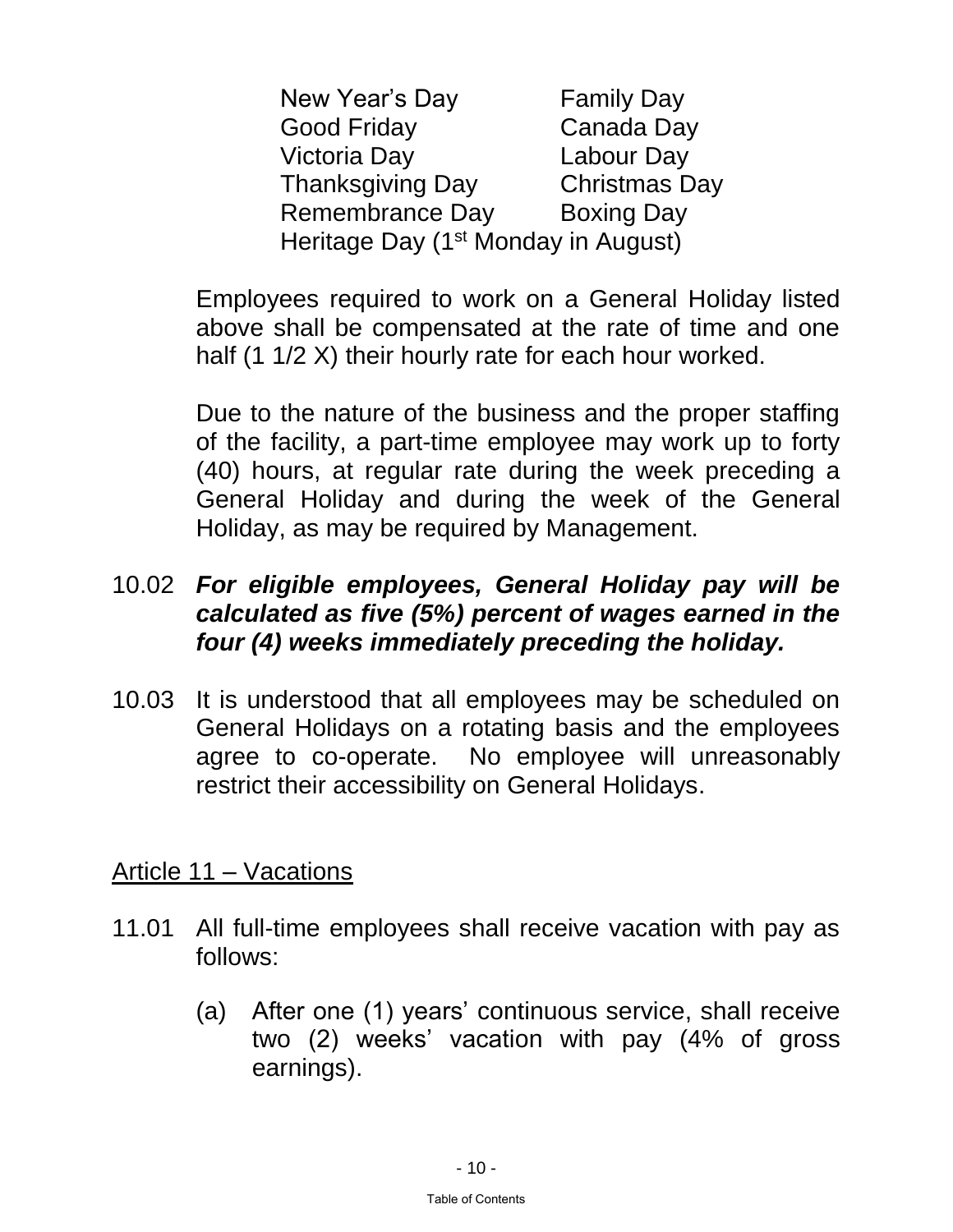- (b) After two (2) years' continuous service, shall receive three (3) weeks' vacation with pay (6% of gross earnings).
- (c) After eight (8) years' continuous service, shall receive four (4) weeks' vacation with pay (8% of gross earnings).

 All part-time employees shall receive vacation with pay as follows:

- (a) After one (1) years' continuous service, 4% of gross earnings;
- (b) After two (2) years' continuous service, 6% of gross earnings;
- (c) After eight (8) years' continuous service, 8% of gross earnings.

For all employees, "% of Gross Earnings" shall mean a percentage of all monies received directly from the Cooperative (wages, overtime, bonuses, premiums, vacation pay, sick leave credit payments*,* and other items of a similar nature).

 For the purpose of calculating vacation allowance only, April 30<sup>th</sup> of each year shall be the anniversary date. All new employees will be adjusted accordingly during their first  $(1<sup>st</sup>)$  year of employment.

Vacations shall be scheduled from April 1<sup>st</sup> to September 30<sup>th</sup> inclusive, unless otherwise mutually agreed by the Co-operative and the employee. It is further agreed that the fourth  $(4<sup>th</sup>)$  week of vacation may be scheduled at the discretion of the Co-operative upon three (3) weeks' notice unless vacations are taken during the months of April, May*,* and [June.](#page-1-0)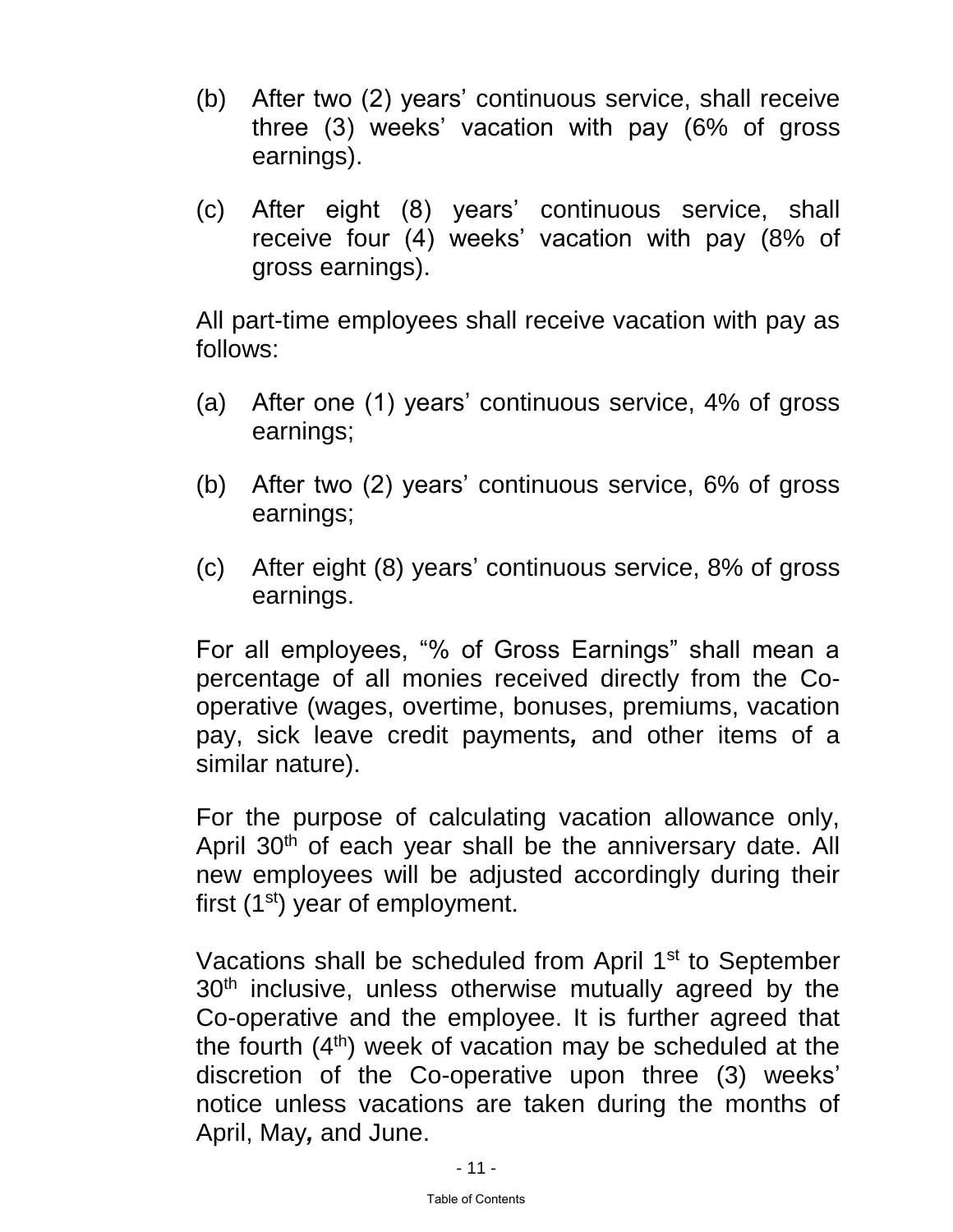<span id="page-15-0"></span> For the purpose of vacation allowance, a regular full-time employee means an employee who has completed in each calendar year's continuous service with the Cooperative, not less than two hundred twenty-five (225) days of actual work.

Part-time employees will select in writing by April 1<sup>st</sup>, 2016, whether they wish to have their vacation pay in a lump sum after April  $30<sup>th</sup>$ , to be paid on vacation as part of the normal payroll process, or on each cheque during the year. If no selection is made, they will be paid vacation pay on each cheque. For subsequent years the method of payment will continue unless the employee requests otherwise in writing. Requests to change may be made once per year, and will take effect May 1<sup>st</sup> of the following year.

> If the employee selects the lump sum payment option, it shall be paid out on or before May  $31<sup>st</sup>$ , on a separate cheque. In no case shall an employee receive less than that provided for in the Employment Standards Code of Alberta. Part-time employees are entitled to the same *number of weeks* off as a full-time employee for the purpose of vacation.

> Where there is an adjustment to vacation pay due to the percentage of gross earnings, the adjustment will be paid to the employee on the first pay period in April of each year.

## Article 12 – Seniority

12.01 Full-time employees are considered to be senior to parttime employees for all aspects of the Collective Agreement.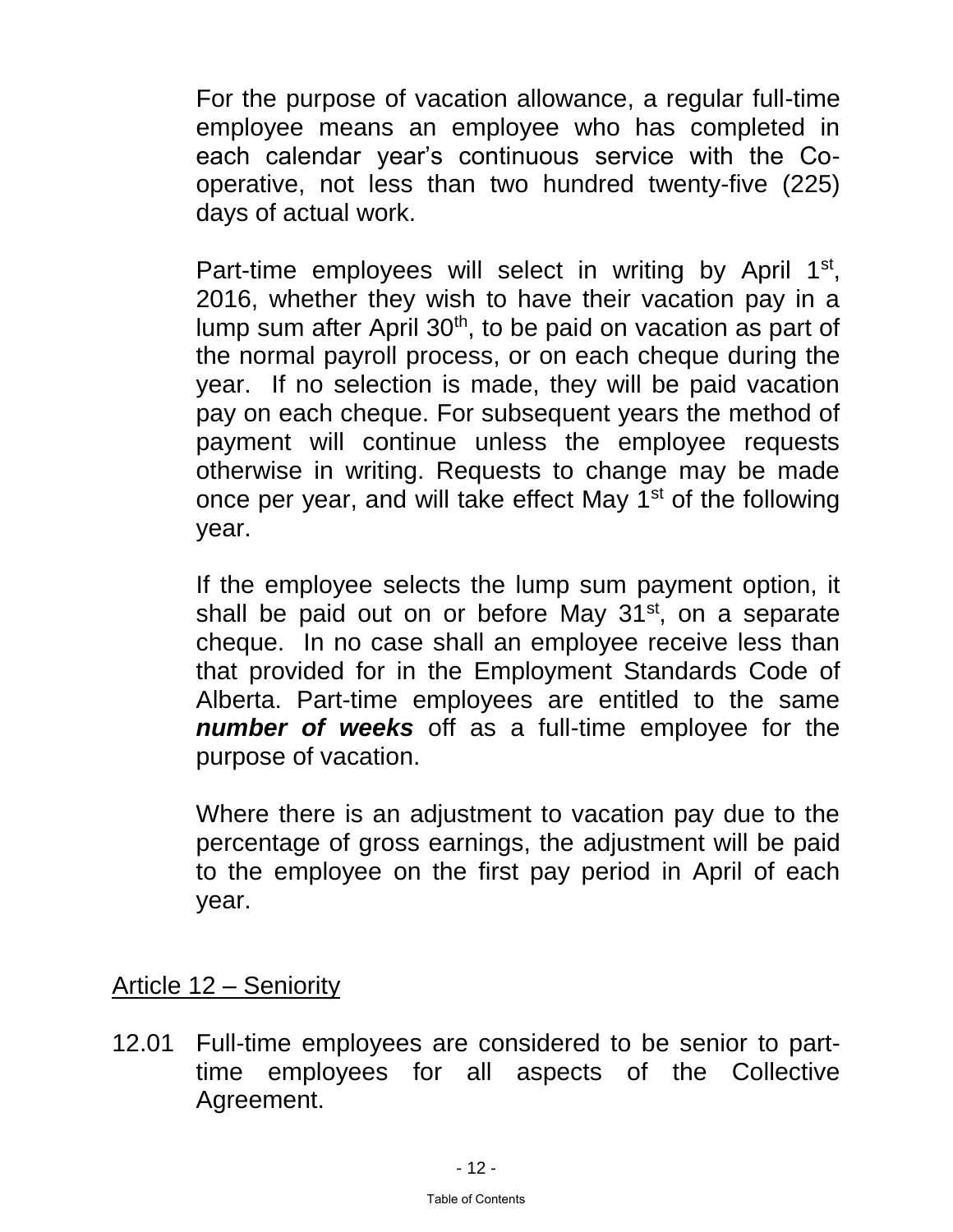- 12.02 Seniority for all employees shall be defined as length of continuous service with the Co-operative from the employee's most recent date of hire.
- 12.03 When two *(2)* or more employees are hired on the same date, their seniority shall be determined by alphabetical order of surname at date of hire.

In addition, where there are two (2) or more employees whose name begins with the same letter, the next letter will be used. Where the last names are the same, the first name of the employee will be used.

- 12.04 A seniority list will be forwarded to the Union in January and July of each year.
- 12.05 The Co-operative reserves the right to schedule hours of Gas Bar operations, employee hours of work, rest periods, meal periods*,* and overtime work, subject to the following provisions:
	- (a) In the ordinary course of business, the order of scheduling employees will be:
		- (i) Supervisor.
		- (ii) Full-time employees to the extent of their basic workweek.
		- (iii) Unrestricted part-time employees.
		- (iv) Restricted part-time employees.

Unrestricted part-time employees will be scheduled before restricted part-time employees (i.e. when possible, unrestricted part-time employees will be scheduled to work more hours than a restricted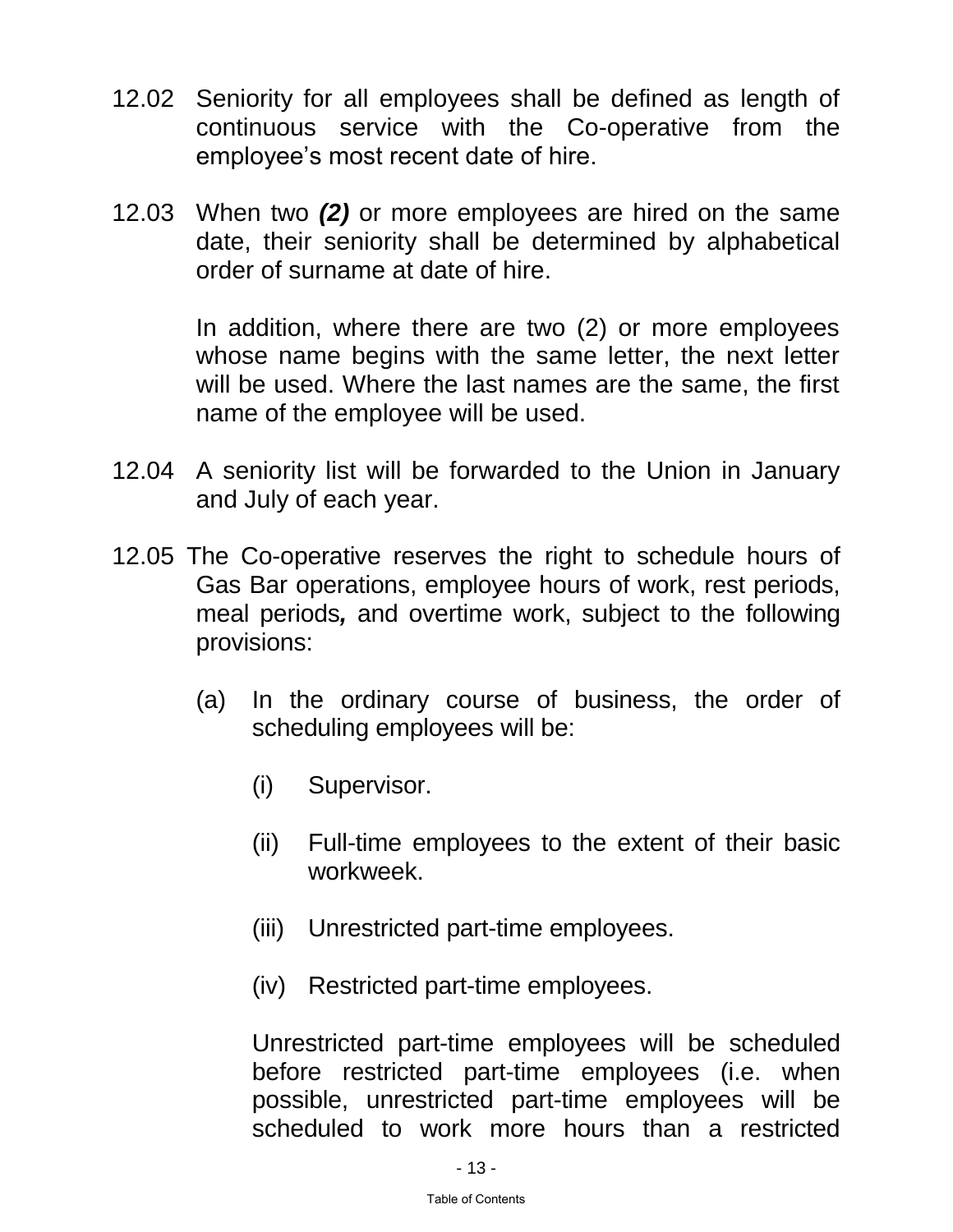employee insofar as this is consistent with their availability and willingness to perform the work).

"Unrestricted Part-time Employee" means a part-time employee who is available to work any shift in the Gas Bar three (3) days per week, Monday to Friday, plus Saturday, Sunday*,* and General Holidays.

Restricted Part-time Employees hired prior to September 2<sup>nd</sup>, 2011 must be available anytime on Sundays.

Restricted Part-time Employees hired after September 2<sup>nd</sup>, 2011 must be available anytime on Saturdays and Sundays.

Part-time employees will be required to work according to their most recent declaration of availability. Part-time employees can change their availability three (3) times per year, but cannot further limit their availability between November 15<sup>th</sup> and the end of the year.

Changes in availability must be submitted two (2) weeks prior to the Sunday of the week of the effective date of change.

(b) With the exception of the Supervisor, wherever possible, all shifts will be fairly rotated on a weekly basis.

There shall be an interval of not less than eight (8) hours off between scheduled shifts for all employees. An employee who is not allowed eight (8) hours off between scheduled shifts shall be paid the rate of time and one half (1 1/2 X) for time worked prior to the expiry of the eight (8) hour interval.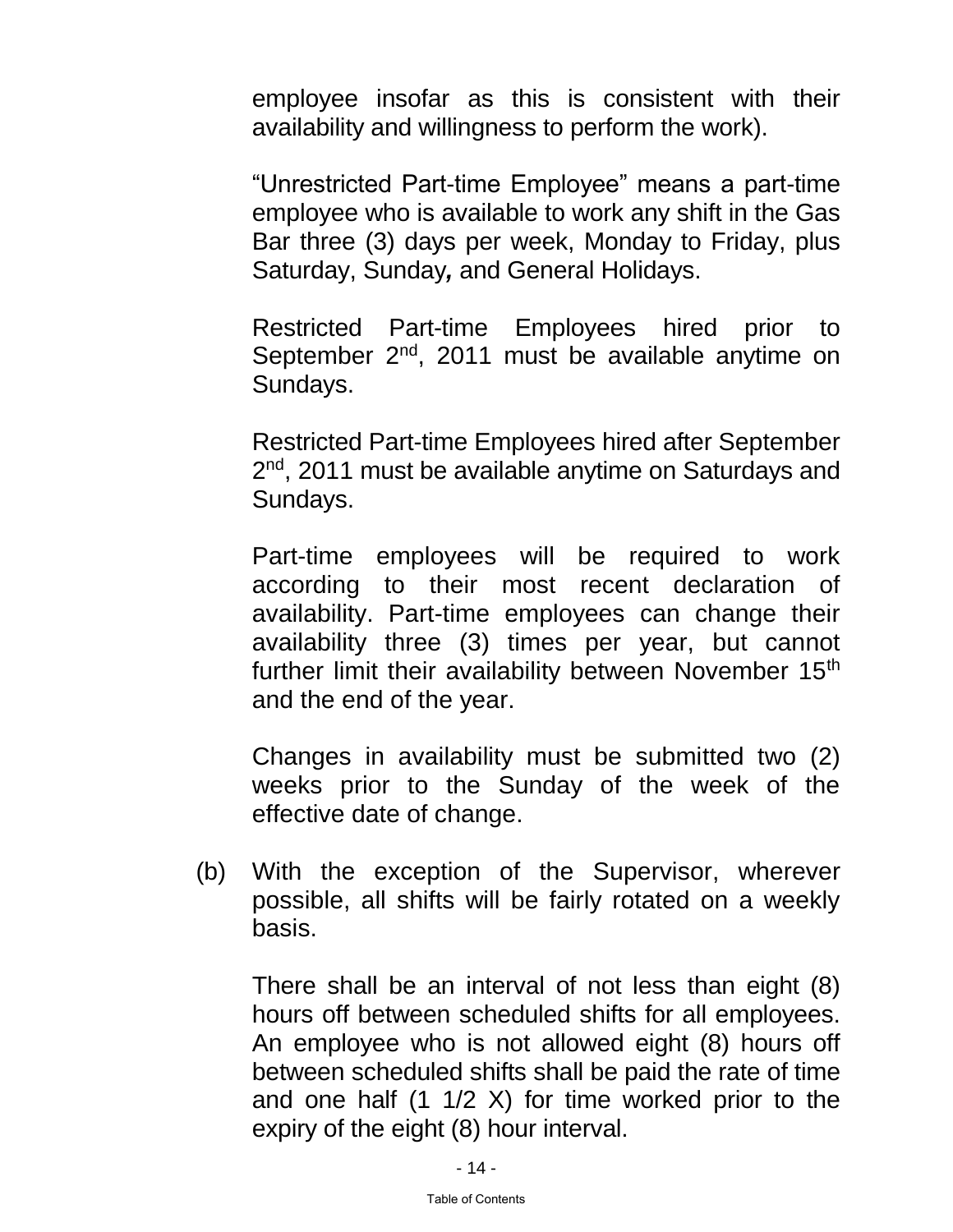<span id="page-18-0"></span>Employees shall not be scheduled to work more than seven (7) consecutive days unless otherwise mutually agreed to by Management and the employee.

# R.T.O.'s (Request for Time Off)

Employees who have a specific request for time off shall inform the Co-operative in writing of the specific days that they are requesting by one (1) week prior to the schedule being posted. Subject to operational needs, requests will not be unreasonably denied.

- 12.06 To enhance the Co-operative's ability to develop staff to assist in the efficient staffing of the Gas Bar, Management may designate an individual on the basis of their merit as determined by Management for:
	- (1) Relief of Management personnel; and
	- (2) When not relieving such designated employee shall be assigned hours equal to but not more than the senior unrestricted part-time employee at the Gas Bar.

## 12.07 Temporary Relief

Scheduled shifts and call-ins should be filled in order of seniority within the Gas Bar. Overtime cannot be avoided by calling in employees from the Retail Store at regular time.

The Co-operative will limit the use of retail personnel to relieve a Gas Bar employee to emergency situations and unusual personal circumstances. The Co-operative agrees that while a retail store employee operates the Gas Bar, that employee shall be covered in every respect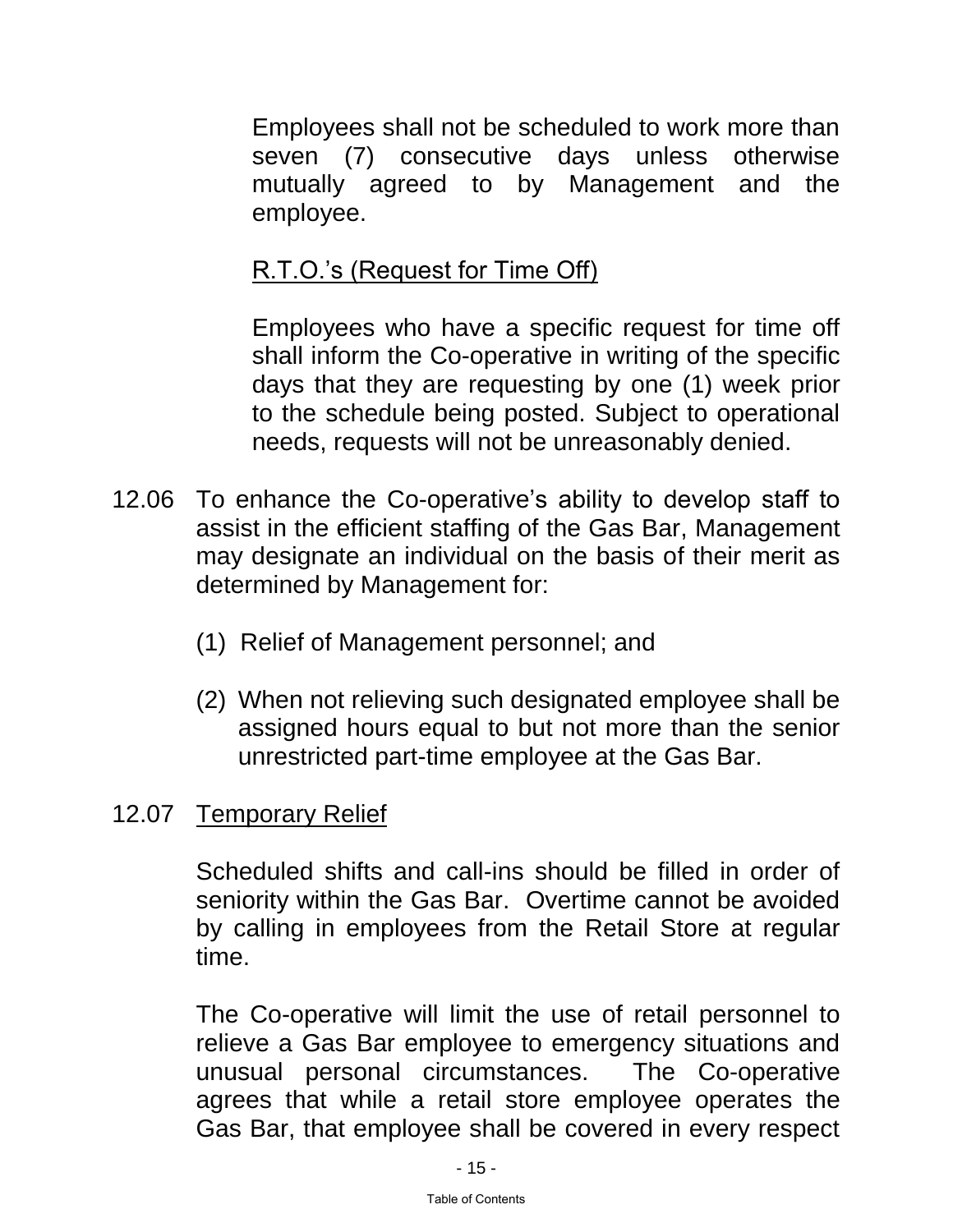<span id="page-19-0"></span>by the terms of the Collective Bargaining Agreement covering retail store employees.

The above will not prevent the use of Gas Bar Manager for the purpose of relief.

#### Article 13 – Strikes, Slowdowns*,* and Lockouts

13.01 There shall be no strikes, slowdowns*,* or lockouts by the parties to this Agreement during the term of the Agreement.

## Article 14 – Pricing, Stocking*,* and Replenishing

14.01 Rack jobbers, suppliers, sales drivers*,* and product demonstrators involved in stocking, replenishing, making displays, removing unusable product*,* and promoting product shall be exempt from Article 2 – Nature of the Bargaining Unit.

## Article 15 – Grievance Procedure

15.01 Any complaint, disagreement*,* or difference of opinion between the parties hereto concerning the interpretation, application, operation or any alleged violation of the terms and provisions of the Agreement shall be considered a grievance. The Co-operative, the employee*,* or the Union may present a grievance.

> All grievances, not presented within three (3) weeks (twenty-one (21) days) from the date the grievance arose, shall be considered abandoned. The procedure for adjustment of grievances shall be as follows: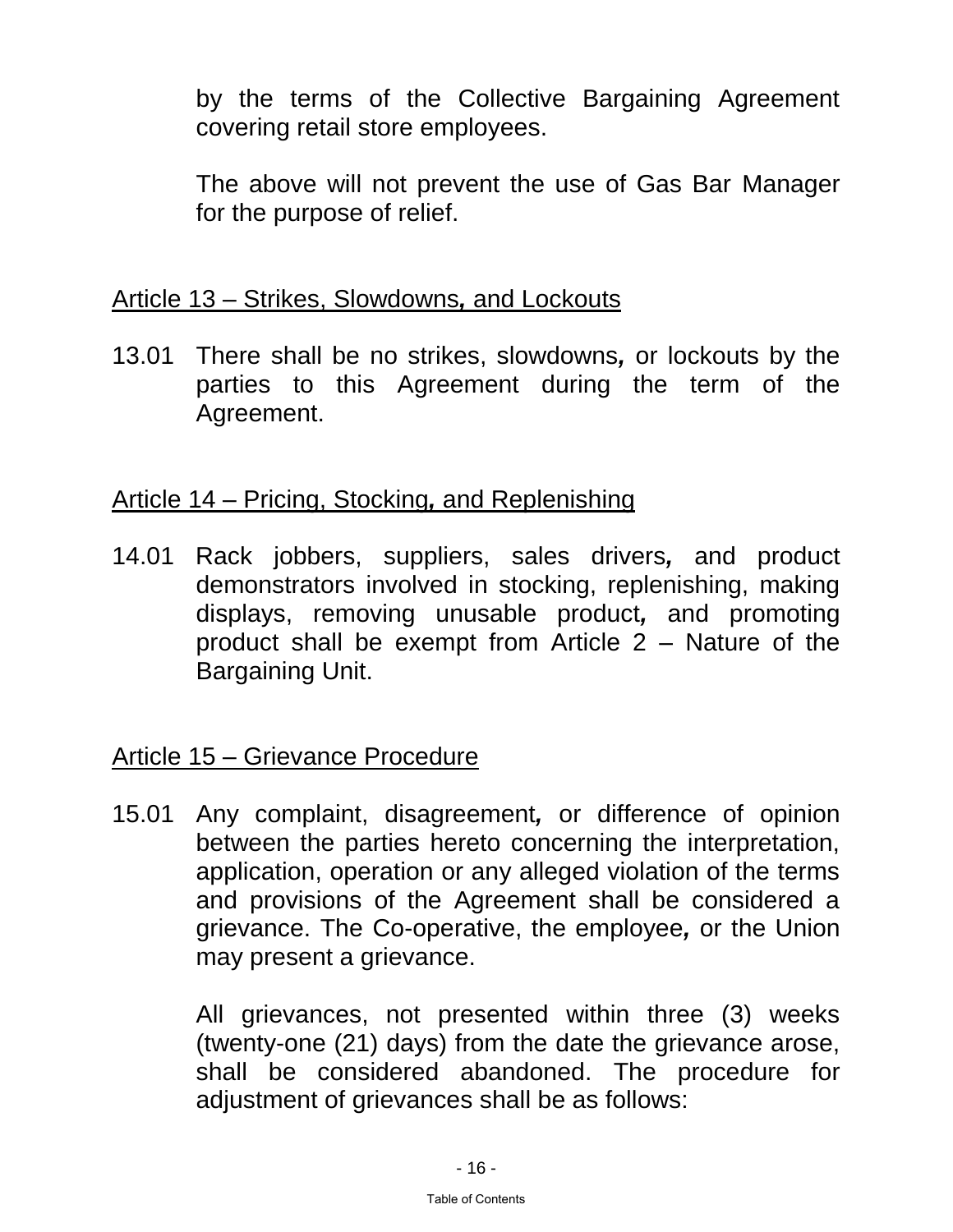- First Step: The employee shall have the right to discuss the grievance or potential grievance with his/her Department Manager or designate in the presence of his/her Shop Steward.
- Second Step: If satisfaction is not obtained in Step 1 above, then the employee may contact the Union office.
- Third Step: The grievance shall be presented, in writing, by the employee or the Union Representative to the Co-operative's General Manager, or designate in the event of his/her absence, and the representative of both the Co-operative and the Union shall meet in good faith and earnestly endeavour to settle the grievance submitted. If a satisfactory settlement cannot be reached, or if the party to whom the grievance has been served fails to meet the other party within fourteen (14) days of receiving the written grievance, either party may, by written notice served upon the other, require submission of the grievance to a single arbitrator. Such arbitrator is to be established in the manner provided for in Article 16 of this Agreement.

 Any employee alleging wrongful dismissal may place his/her allegation before the Union Representative, and if the Union Representative considers that the objection of the employee has merit, the dismissal shall become a grievance and be subject to the grievance procedure as established by this Agreement.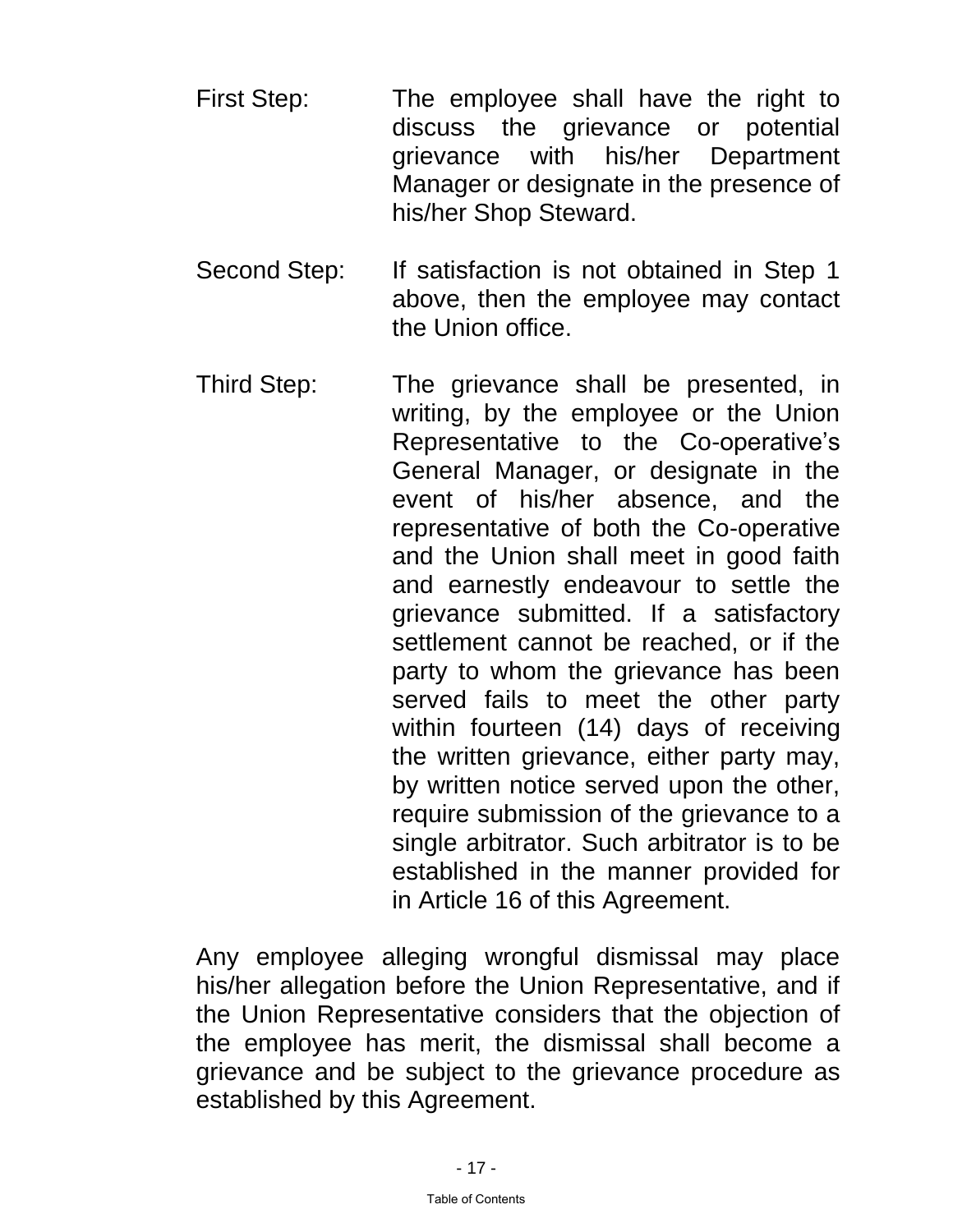## <span id="page-21-0"></span>Article 16 – Arbitration

- 16.01 Matters referred to arbitration shall be referred to a single arbitrator who shall be selected as follows:
	- (a) Within fifteen (15) days following receipt of such notice, the Co-operative and the Union shall select an arbitrator. In the event of the failure of the Union and the Co-operative to agree upon an arbitrator within the time specified, the Alberta Minister of Labour shall immediately be requested to appoint the arbitrator. It is understood and agreed that all time limits as set forth herein may be altered by mutual agreement between the Co-operative and the Union.
	- (b) No person shall serve as arbitrator who is involved or directly interested in the controversy under consideration. Grievances submitted to an arbitrator shall be in writing and shall clearly specify the nature of the issues. In reaching a decision, the arbitrator shall not be vested with the power to change, modify*,* or alter this Agreement or any of its parts, but may, however, interpret its provisions. The expense of the arbitrator shall be borne equally by the Co-operative and the Union, unless otherwise provided by law.
	- (c) The findings and decisions of the arbitrator shall be binding and enforceable on all parties.

Article 17 – Supervisor

#### 17.01 Supervisor

A Supervisor will be appointed in the Gas Bar. In Management's sole discretion, such employee will be appointed. Where a Manager has not been appointed,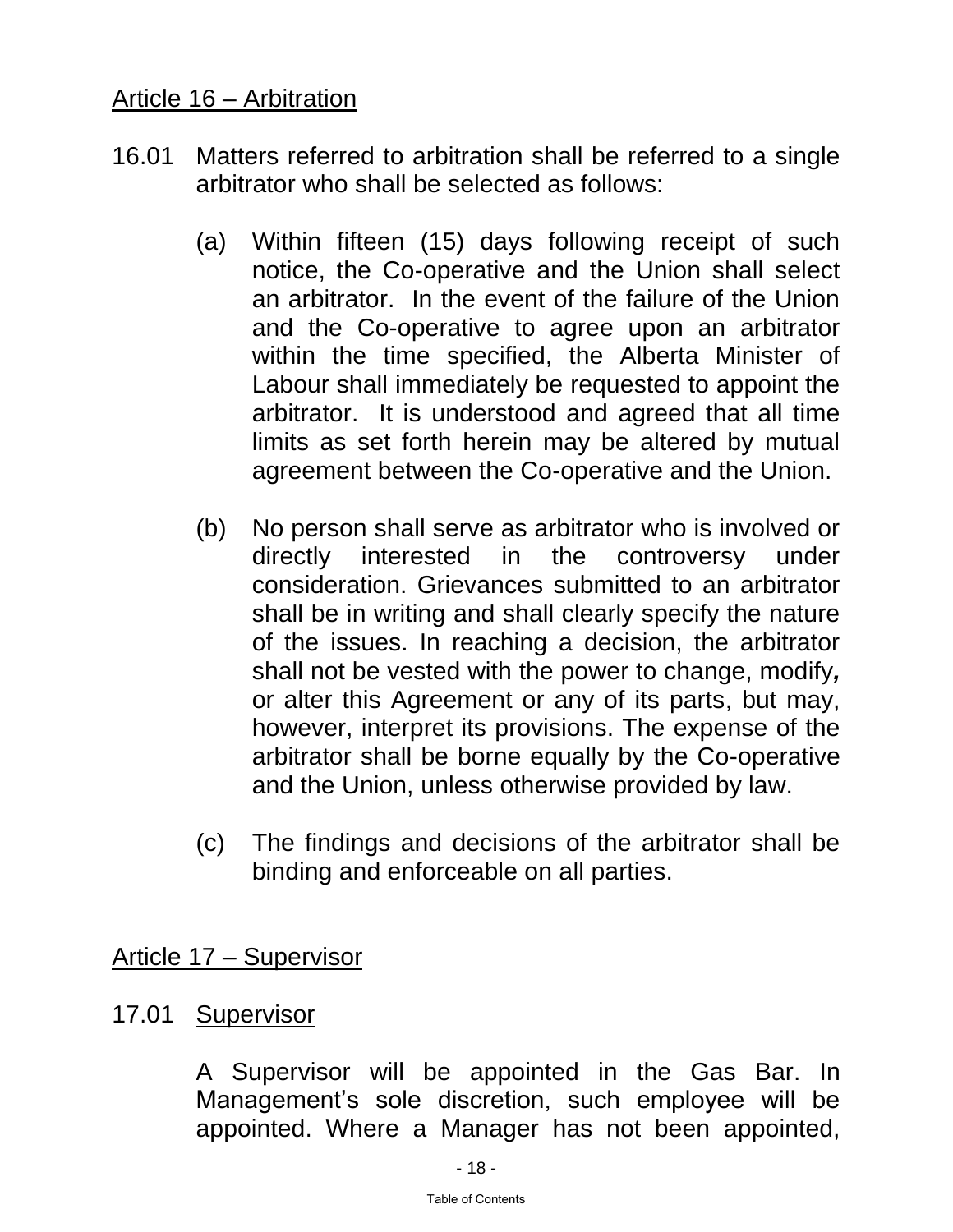<span id="page-22-0"></span>Management will assign an employee on a temporary basis to perform the duties of an acting Manager and pay them at the applicable rate of pay.

## Person In Charge

In Management's sole discretion, an employee may be appointed as determined by Management as Person-in-Charge on a shift. A premium of one (\$1.00) dollar per hour for all regular hours shall be paid to an employee so appointed on a shift in excess of two (2) hours when the Gas Bar Manager or Supervisor is not on the shift.

## 17.02 Management Relief

 An employee assigned to relieve the Gas Bar Manager for greater than three (3) days in a calendar week or more shall receive one dollar and seventy five (\$1.75) cents per hour in addition to his/her regular hourly rate of pay for all time so designated by the Co-operative. The premium will be paid to a maximum of one (1) employee at any time.

#### Article 18 – Leaves of Absence

18.01 Occasionally an employee may request a leave of absence. Such requests should be in writing and presented to the person who prepares the work schedule. All leaves of absence will be without pay and benefits.

> Consideration will be given taking into account, for example, the efficient operation of the business, the frequency of previous leaves, and the impact of the work team.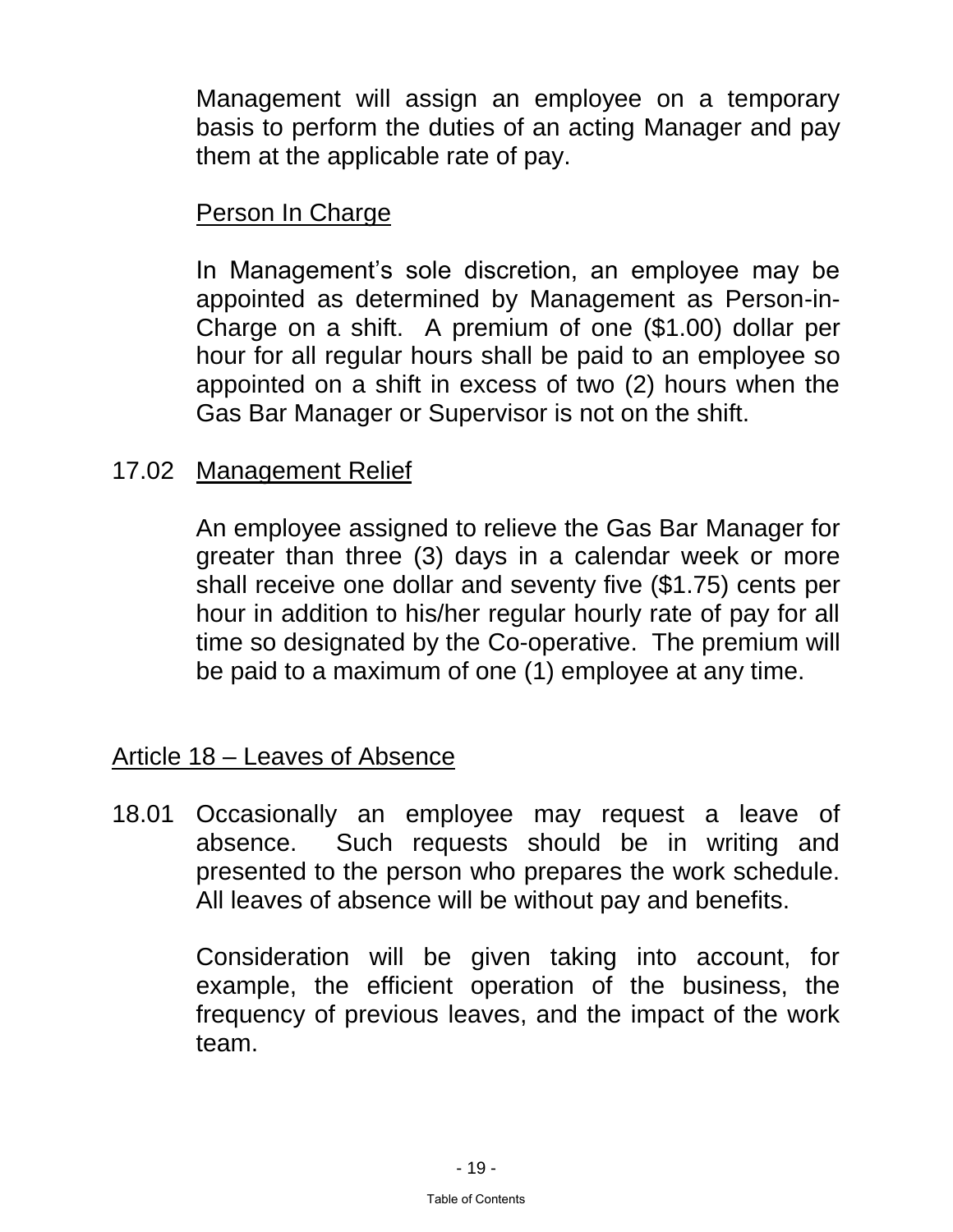## <span id="page-23-0"></span>18.02 Time off for Union Business

 The Co-operative agrees to allow time off work, without pay, provided there are satisfactory replacement employees available, for delegates elected or selected to attend seminars, Union conventions*,* and Union business. The Union will give the Co-operative at least two (2) weeks notice.

 Time spent on Union business for employees, where the Co-operative is reimbursed by the Union, shall be considered as time worked.

## 18.03 Leaves for Parents

(a) Maternity Leave

 Employees shall request a leave of absence without pay up to a maximum of *sixteen (16)* weeks because of pregnancy. Such request will be granted, provided the employee submits to the Co-operative a request, in writing, for such leave at least two (2) weeks prior to the date she intends to commence such leave, together with a certificate from a qualified medical practitioner, certifying that she is pregnant and indicating the estimated date of confinement. Such leave may, at her discretion, commence *thirteen (13)* weeks or more (depending on medical requirements) prior to confinement and the period, if any, between the date of confinement mentioned in the certificate and the actual date.

 The employee, when returning to work at the end of her leave (maternity or parental leave) shall give the Co-operative two (2) weeks notice of date of return and submit a certificate from her doctor, indicating that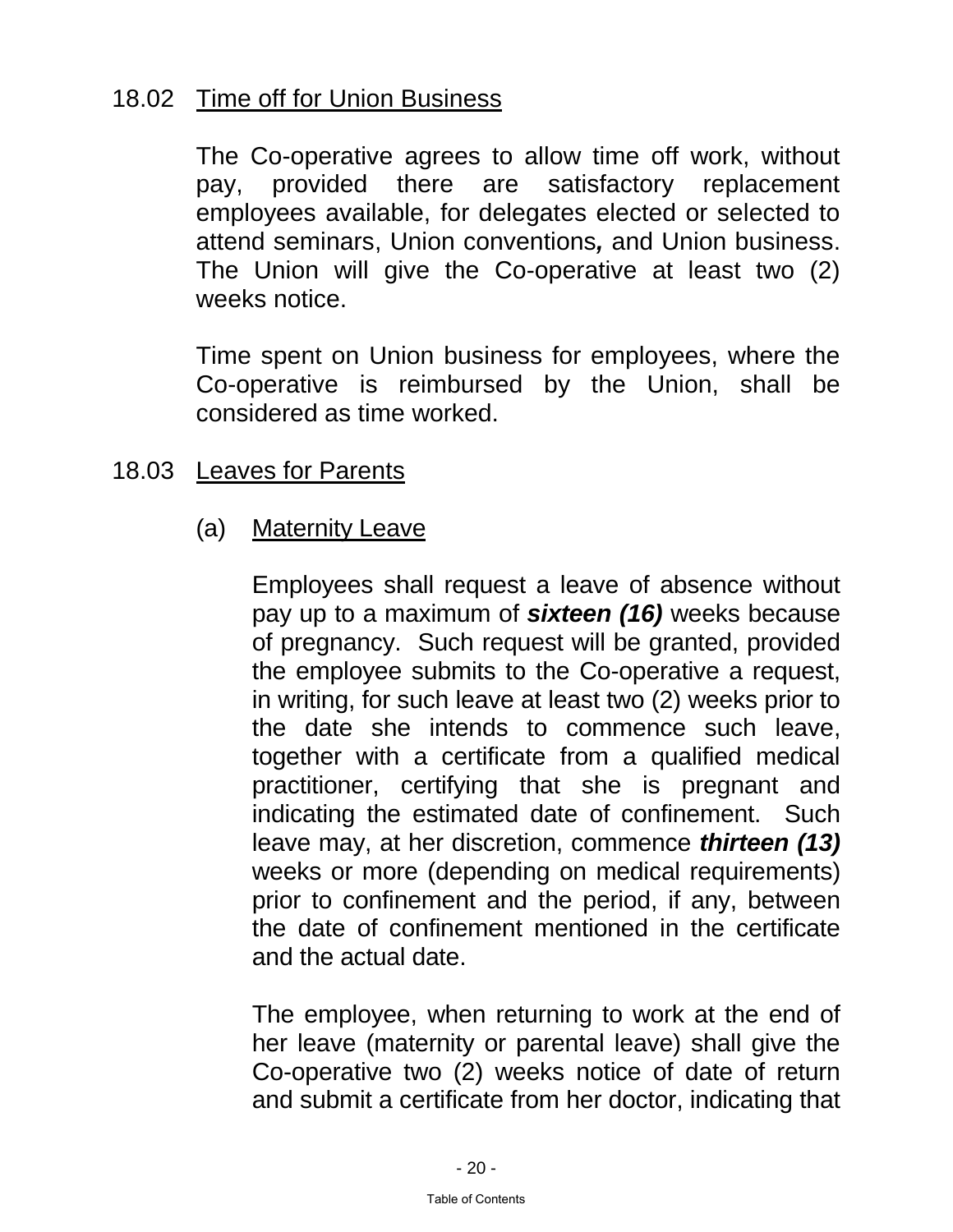<span id="page-24-0"></span>her resumption in employment will not, in his/her opinion, endanger her health.

 The employee shall be returned to her former position at the completion of her leave of absence.

#### (b) Parental/Adoption Leave

 An employee may request a parental or adoption leave of absence without pay for the care and custody of a newborn child or an adoptive child under the law of the Province. Such leave of absence will be to a maximum of *sixty-two (62)* weeks. Further, such leave of absence shall be granted provided the employee requests the leave in writing at least two (2) weeks before the date specified in the application as the date the employee intends to commence the leave. The leave will be taken during the first *seventy-eight (78)* weeks after the birth of the child or, in the case of an adoption, after the child comes into the custody of the employee.

 The employee, when returning to work, shall give the Co-operative two (2) weeks notice of return to work.

 The employee shall be returned to his/her former position at the completion of his/her leave of absence.

#### (c) *Parenting* Leave

 An employee *who did not give birth* shall be entitled to an unpaid leave of absence of up to two (2) days at the time of the birth *or adoption* of *their* child.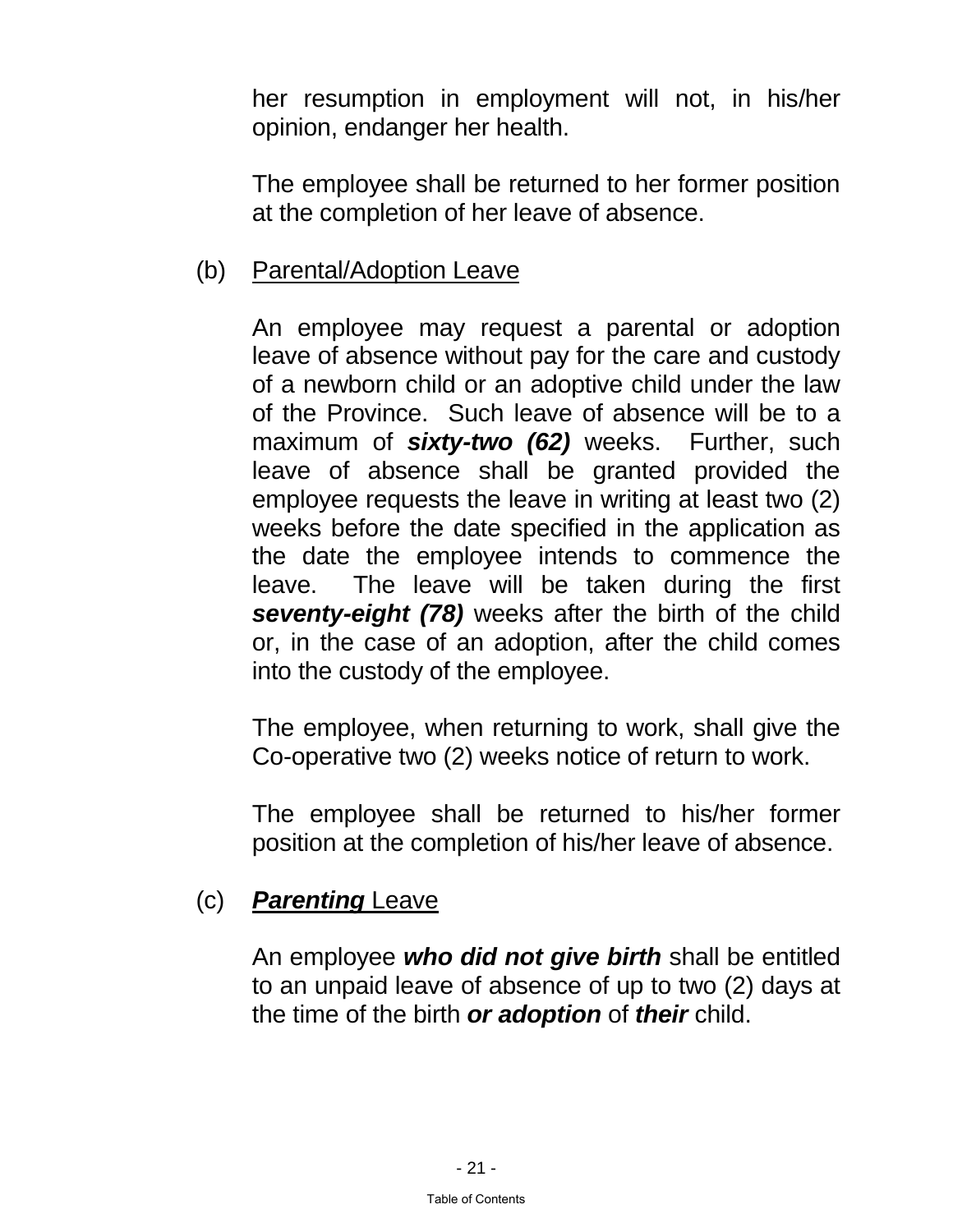## <span id="page-25-0"></span>18.04 General Leaves of Absence

The Co-operative understands that employees may need to take an unpaid leave of absence to deal with matters of a personal nature. Requests for leaves of absence will be dealt with on an individual basis. It is understood that no leaves will be unreasonably denied.

18.05 Family Leave

An employee who has been employed for at least thirty (30) days is entitled to up to five (5) days of unpaid leave during each calendar year to meet responsibilities related to:

- (a) The care, health*,* or education of a child in the employee's care or,
- (b) The care or health of any member of the employee's immediate family.

An employee wishing to take a family leave must give the Co-operative as much notice as reasonable and practicable in the circumstances. The Co-operative may require the employee to provide reasonable verification of the necessity of the leave.

18.06 Military Leave

An employee who is a member of the Canadian Armed Forces and who is called to active duty will be granted a leave of absence.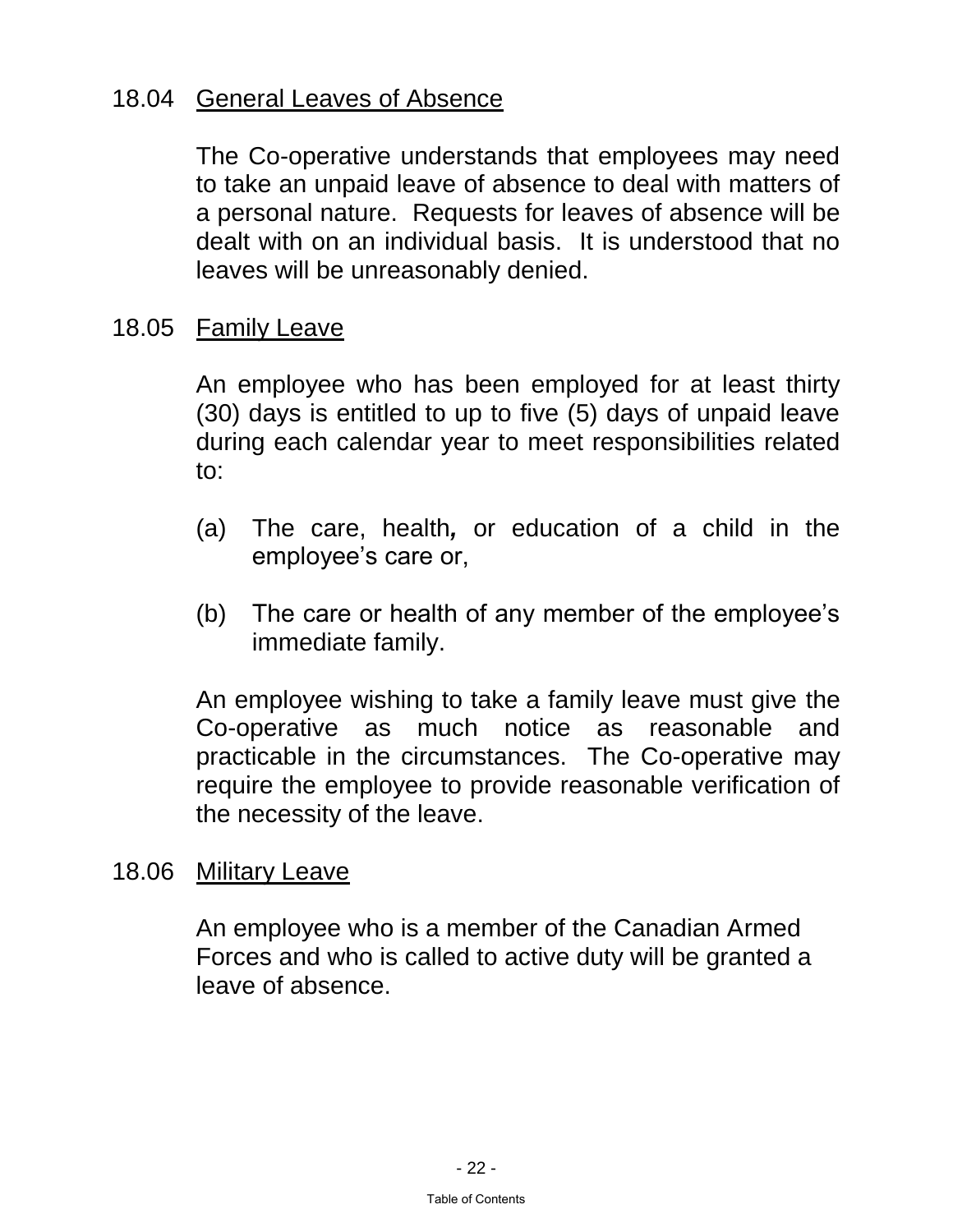## <span id="page-26-0"></span>18.07 Funeral Leave

In the event of death in the immediate family of an employee, the employee will be granted leave of absence without pay, with consideration given to travel time for the purpose of attending the funeral. The length of such absence shall be at the discretion of the Co-operative. The term "immediate family" shall mean: spouse, parent/step-parent, child/step-child, brother, sister, mother-in-law, father-in-law, sister-in-law, brother-in-law, son-in-law, daughter-in-law, grandmother, grandmotherin-law, grandfather, grandfather-in-law*,* and grandchildren, or any relative living in the household of the employee. At the request of the employee, if operationally feasible, the Co-operative will endeavour to amend the schedule to allow the employee to make up any lost time.

#### 18.08 Sick Leave

Full-time employees shall accumulate credits at the rate of four (4) hours for each calendar month of employment, up to a maximum of two hundred eight (208) hours.

The amount of sick time credit accumulated shall be indicated on the employees pay stub.

For new employees, credits shall commence to accumulate from the date of full-time employment, but can only be applied after completion of a three (3) month fulltime employment eligibility period.

A full-time employee, having accumulated sick leave credits and also is reduced to part-time by the Cooperative, will be paid sick leave to the extent of such accumulation for actual time off the job, due to illness, not covered by Weekly Indemnity.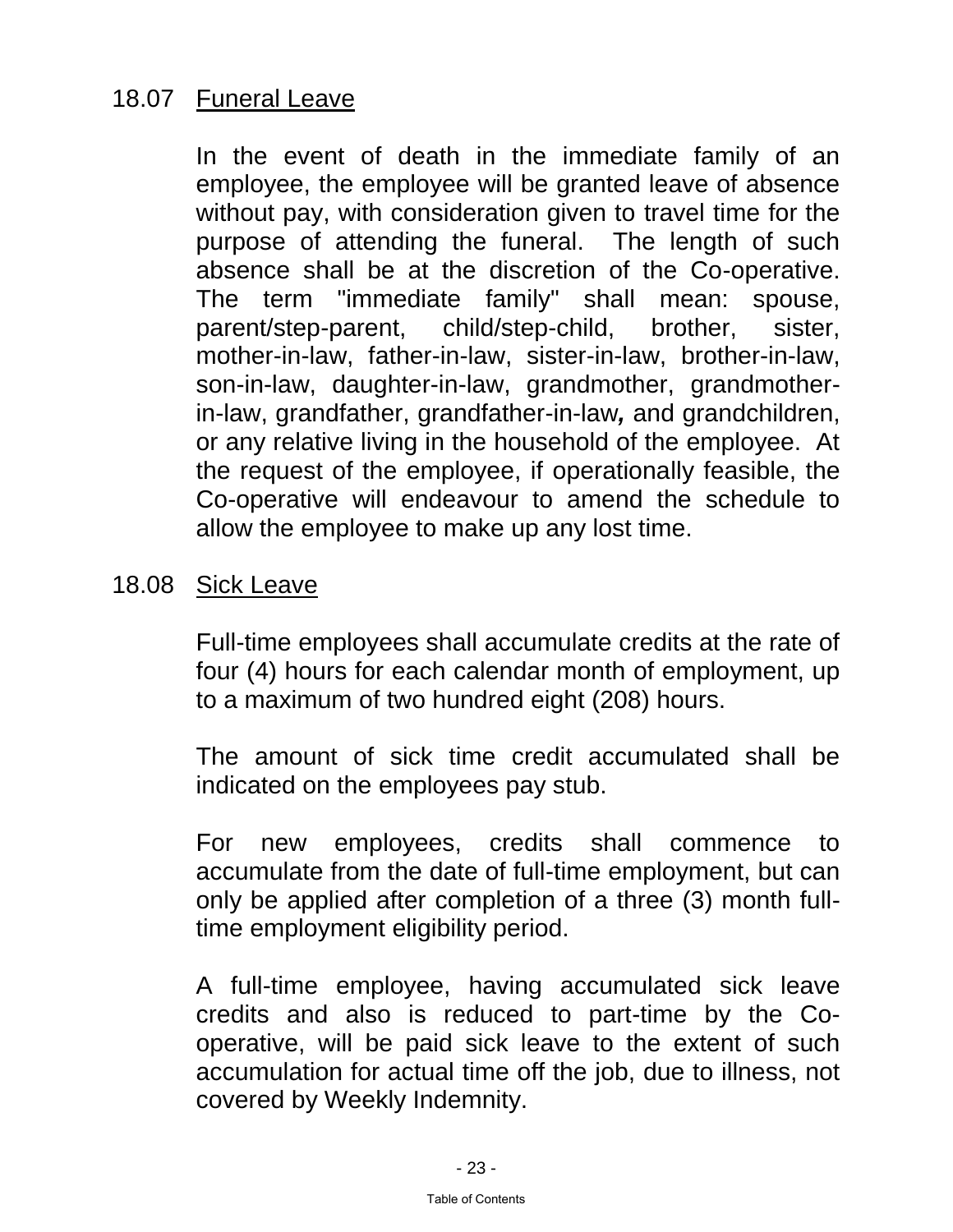The Co-operative may require the employee to provide a doctor's certificate, verifying any absence due to disability.

Employees shall notify the Co-operative (Manager or next highest personnel available in the Gas Bar) in case of absence, informing them of reason for absence, approximate length of absence and where they can be contacted relative to their absence.

The Co-operative shall apply any accumulated sick leave to absences due to sickness not covered by Insured *Long Term Disability* benefits (or similar benefits) and may supplement *Long Term Disability* benefits (or similar benefits) with unused sick leave credits in an amount equal to but not to exceed the employee's normal earnings.

Payment of benefits under *Long Term Disability* shall be subject to the acceptance of the claim by the insurance company.

- 18.09 In addition to the leaves set forth in this Collective *Agreement, employees may be eligible for leaves of absence as provided in the Employment Standards Code. Eligibility for such leaves will be determined in accordance with the Employment Standards Code (Alberta) and Regulations. Such leaves include but are not limited to:* 
	- *Family Leave*
	- *Domestic Violence Leave*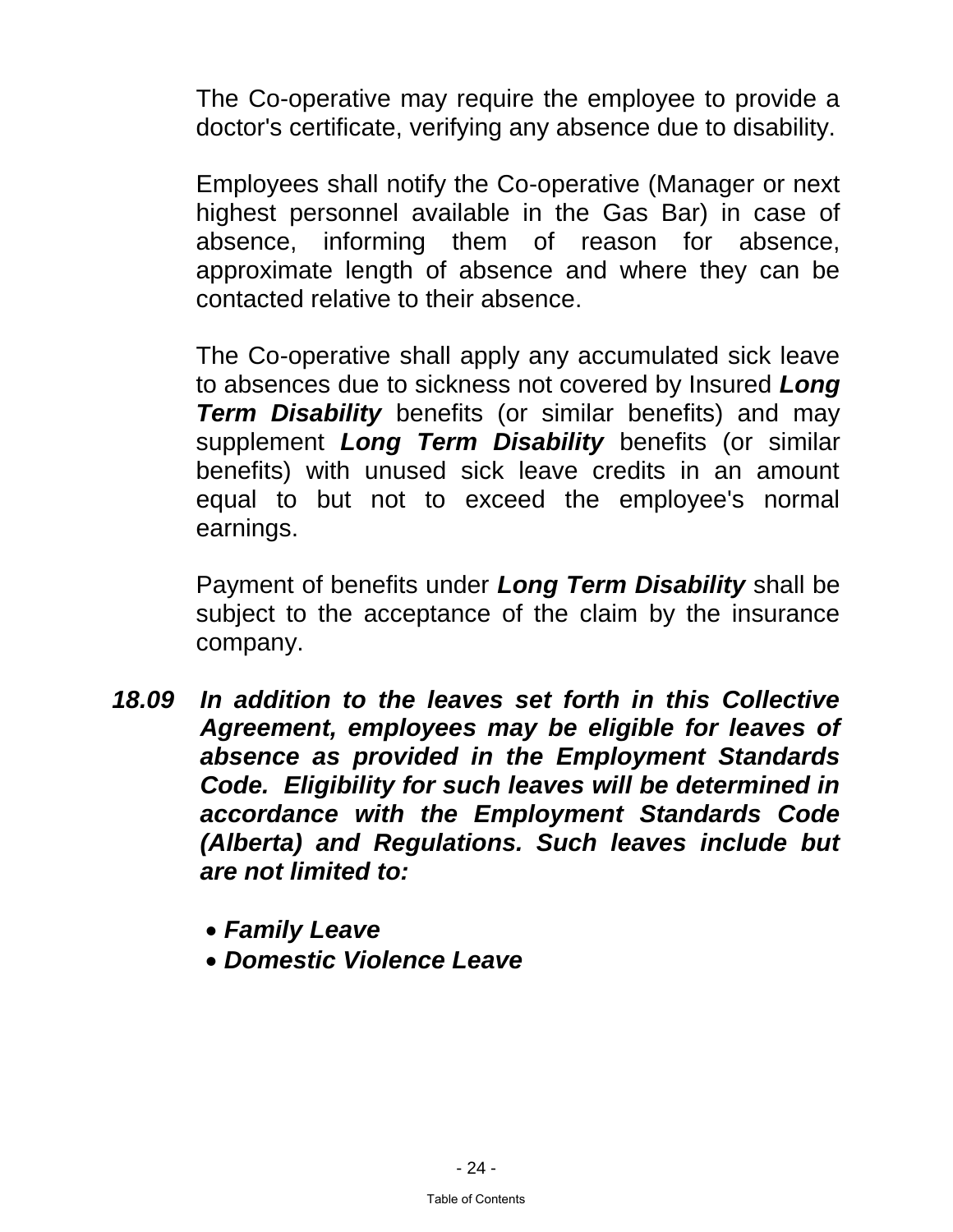## <span id="page-28-0"></span>Article 19 – General

19.01 The Co-operative agrees that during the term of this Agreement it will provide special clothing such as raincoats, parkas, gloves*,* and snow pants in appropriate sizes and in accordance with past practice.

#### 19.02 Discrimination/Intimidation

Employees will not be subject to intimidation by the Management as a result of exercising their legitimate rights under the Collective Agreement.

No employee shall be charged or discriminated against for any lawful Union activity or for serving on a Union committee or for reporting to the Union the violation of any provisions of this Agreement. Instances of alleged violations of the foregoing will be brought to the attention of the Labour Relations and Human Resources Directors, and a full investigation by the parties will follow.

The Co-operative and the Union endorse the principles contained in the Alberta Human Rights Act.

- 19.03 In cases involving violence in the workplace, harassment, bullying, or major safety violations, documents will remain on the Co-operative's file but will not be used for any purpose in disciplinary proceedings or in disciplinary arbitrations.
- 19.04 During the hours in which the Gas Bar is open to the public for business, there will be two (2) employees scheduled to work at all times.

 Where there are two (2) employees on shift, no employee will be required to work alone in excess of one (1) hour at any given time.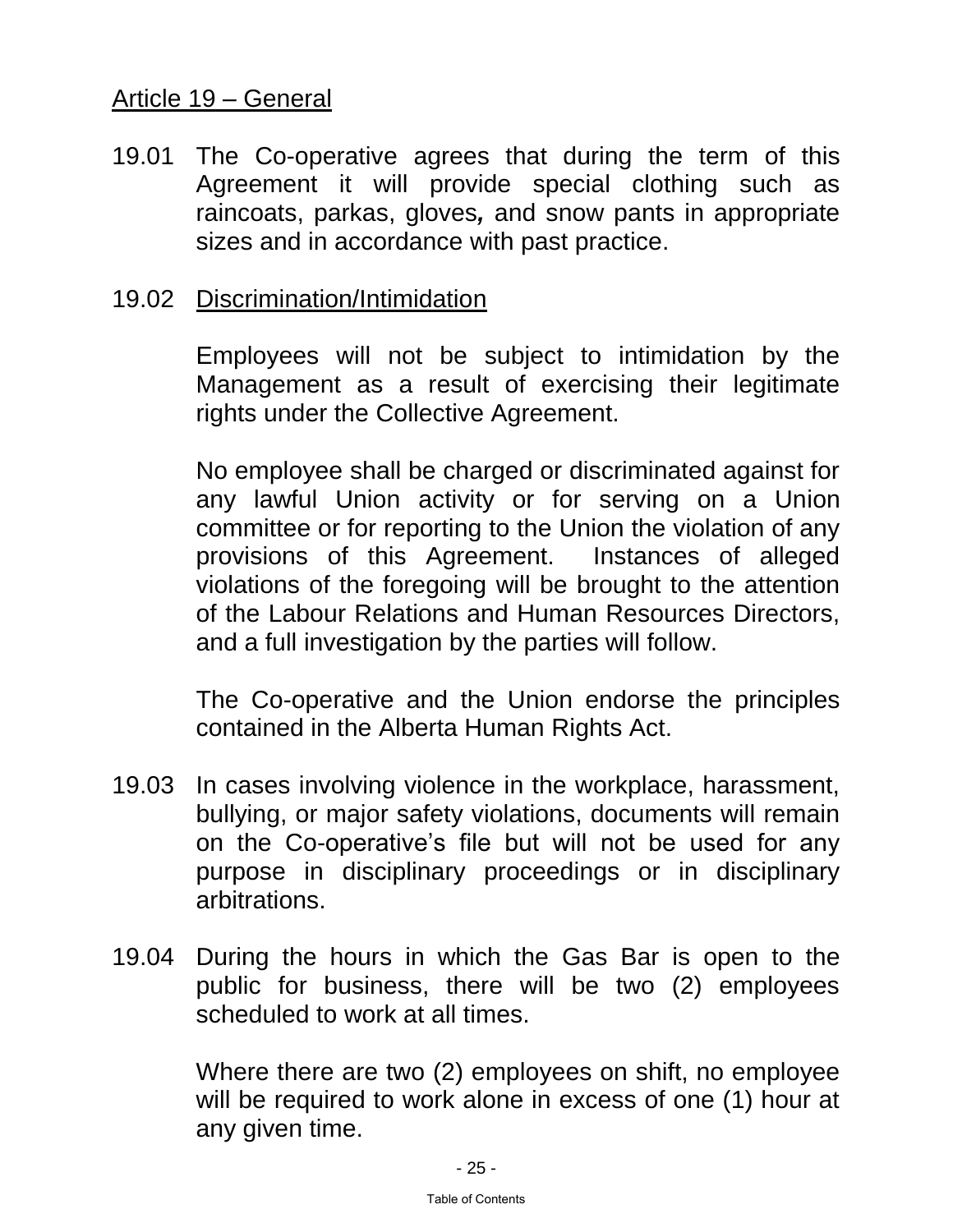<span id="page-29-0"></span> Where due to the absence of staff, an employee is working alone, the Co-operative will endeavour to fill the vacant shift as soon as possible as per Article 12.07 – Temporary Relief.

19.05 The Co-operative will provide two (2) uniform shirts at the time of hire. In addition, the Co-operative will provide one (1) replacement shirt after a year of employment and each subsequent year upon request by the employee*, if the condition of the shirt warrants replacement.*

> Any additional shirts required by the employee can be purchased from the Co-operative.

> New employees who terminate their employment or are terminated by the Co-operative prior to the completion of the probationary period, may have the cost of the shirt(s) deducted from their final pay cheque unless they return the shirt(s) to the Co-operative.

#### 19.06 Joint Labour Management Committee

The Co-operative and the Union agree to establish a Joint Labour Management Committee (JLMC) which will consist of representatives from the Co-operative and the bargaining units. The parties agree to meet quarterly (1/4) unless mutually agreed otherwise. The JLMC will consist of no more than four (4) bargaining unit members as appointed by the Union, with a minimum of one (1) bargaining unit member from each bargaining unit, and no more than four (4) members of the Co-operative, one of whom will be the General Manager or their designate. The JLMC will discuss any items of concern to either party arising out of the operation of the Collective Agreement and the facilit*ies* covered by the Agreement but does not have the authority to amend any language in the Collective Agree[ment.](#page-1-0)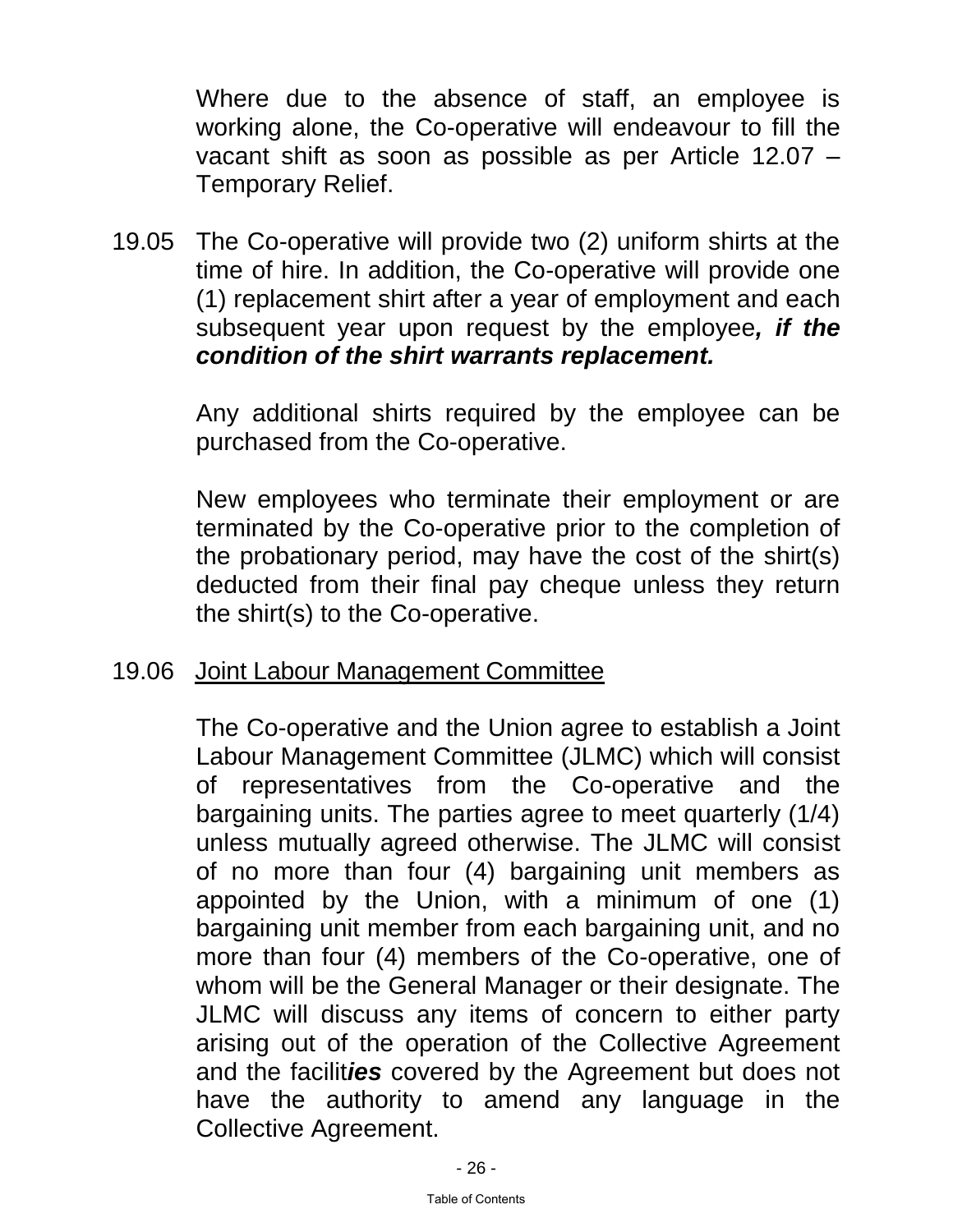<span id="page-30-0"></span>Meetings shall be scheduled at the beginning of each year and the Co-operative and the Union will endeavor to have the meetings as scheduled or within one *(1)* week of the scheduled meeting unless mutually agreed to otherwise. The Union will advise the Human Resources Department of who will sit on the Union Committee at the beginning of the year, as well as any changes that may occur in the course of the year.

Members of the JLMC shall be paid at the straight time hourly rate for all time while attending the meetings.

- 19.07 All employees to be paid the current Co-operative established rate per kilometre for approved business.
- 19.08 Credit for Previous Comparable Experience

 All employees will be classified according to previous comparable experience. Employees having previous comparable experience may be paid a lower scale of wages than their experience calls for but not less than the minimum rate established by this Agreement for a probationary period not to exceed Article 7 provided the employee's services are retained and their experience is accepted as comparable, then after the probationary period they shall receive any difference between their probationary rate of pay and the rate for which their experience qualifies them. It is further understood that the rate paid retroactively shall not apply to the first ten (10) working days. Employees shall receive written notification showing any credit for previous experience.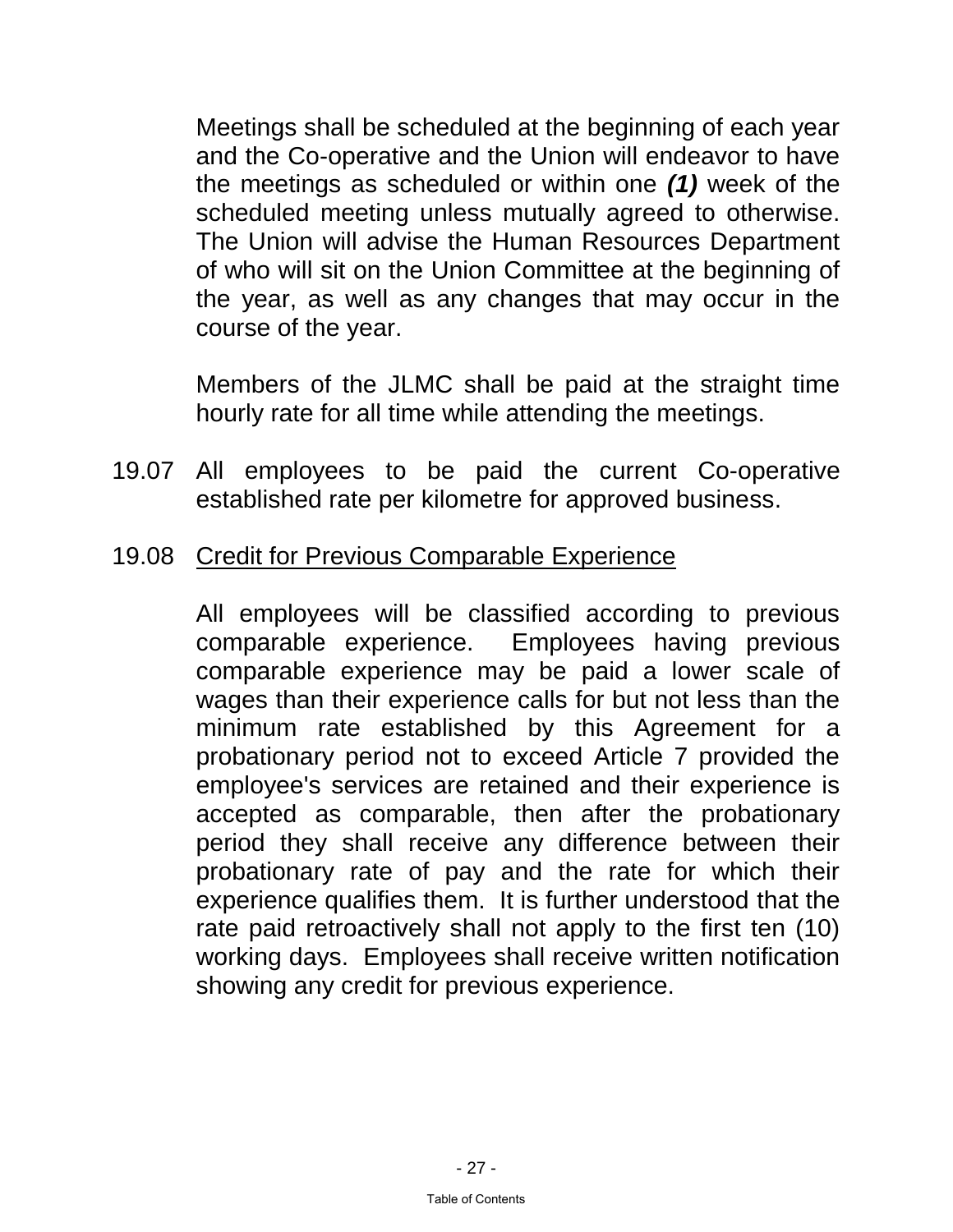In calculating credit for previous comparable experience, employees shall receive credit for their previous experience to a maximum of twenty-four (24) months credit but may agree to exceed the limit where there is merit.

 It shall be optional for the Co-operative to grant credit to those employees who are claiming previous comparable experience if such employees have been out of the industry for three (3) years or more.

 In the event of any disagreements as to credit granted for previous experience, such disagreements shall be considered a grievance and the grievance procedure provided in this Agreement shall apply.

PROVIDED THE CO-OPERATIVE HAS:

- (a) Provided the employee with a new employee letter provided for in Article 3.02 of this Agreement not later than two (2) weeks from date of employment.
- (b) Provided the employee with a written notification showing credit granted for previous experience within the thirty (30) day period, or mutually agreed extended period, required by this article.
- (c) Provided the Union with a copy of the letter showing credit granted for previous experience within the same period.

 Then no consideration shall be given to any disagreement pertaining to credit for previous experience if presented later than sixty (60) days from date of employment.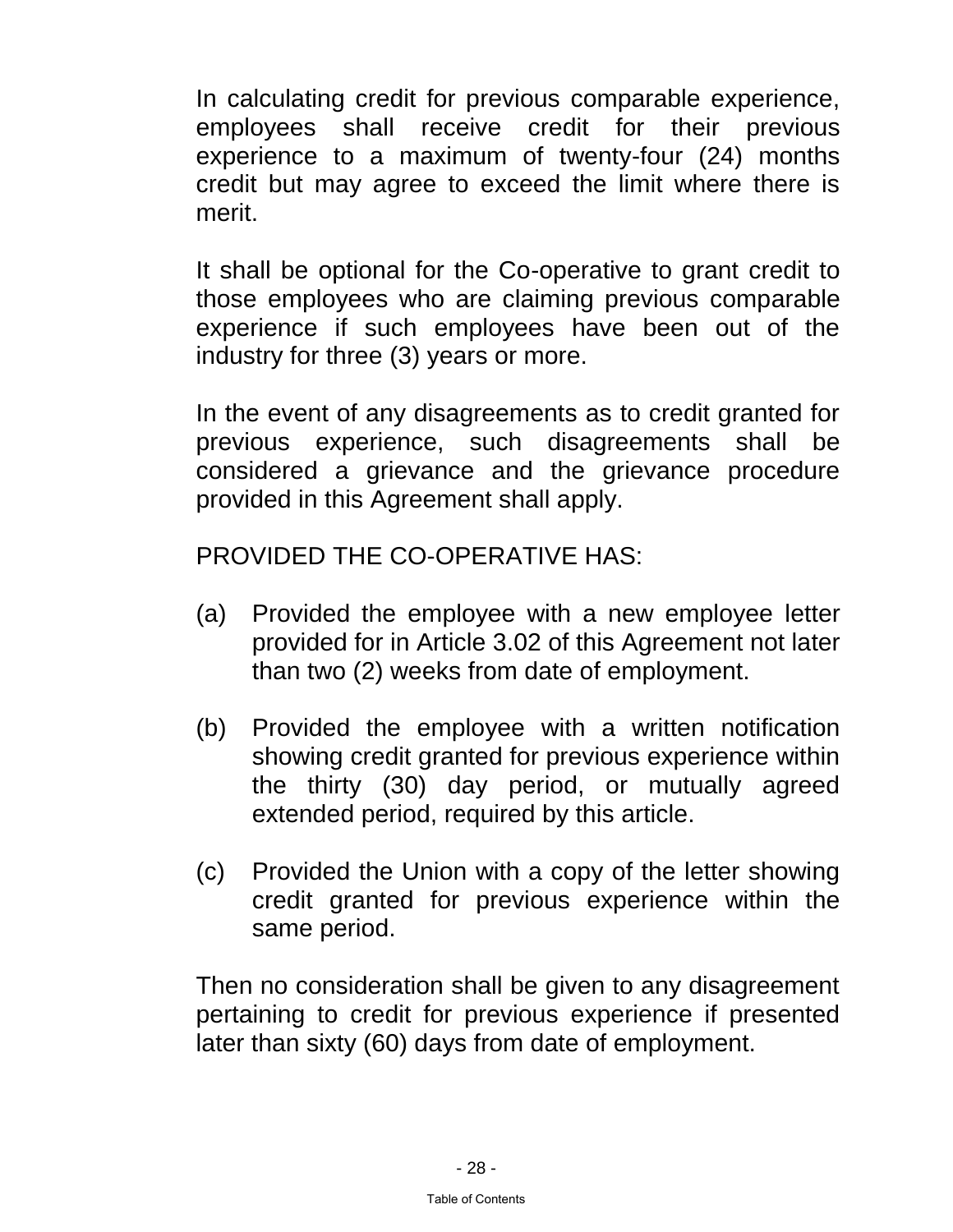- <span id="page-32-0"></span>19.09 If an employee is required or requests to wear safety shoes or boots, the Co-operative shall reimburse them for the first one hundred (\$100.00) dollars of their purchase upon provision of a proper receipt on an annual basis.
- 19.10 For return to work meetings, whether occupational or nonoccupational, either a Shop Steward or Union Representative shall be present.
- 19.11 No discipline to remain on an employee's file after twentyfour (24) months and are not to be used in disciplinary proceedings.

# *19.12 New Employee Orientation*

 *Shop Stewards will be allowed to introduce themselves to new employees on shift after receiving permission from the Store Manager, or their designate, of which permission will not be unreasonably withheld. Such time will not exceed ten (10) minutes and shall not unduly interfere with the employee's regular duties. If more than one (1) new employee is hired in a week the Co-operative will try to facilitate a time when the new employees can be given the orientation at the same time. Upon request to the Store Manager, or their designate, a Shop Steward shall receive a list of all new employees in all departments covered by the Collective Agreement.* 

## Article 20 – Health and Benefit Plan

20.01 The Co-operative will provide an Extended Health Care plan to those employees who work an average of thirtytwo (32) hours or more per week, which will include coverage for prescription drugs, a vision care plan, and a hearing aid plan [in accordance with](#page-1-0) bylaws of that plan.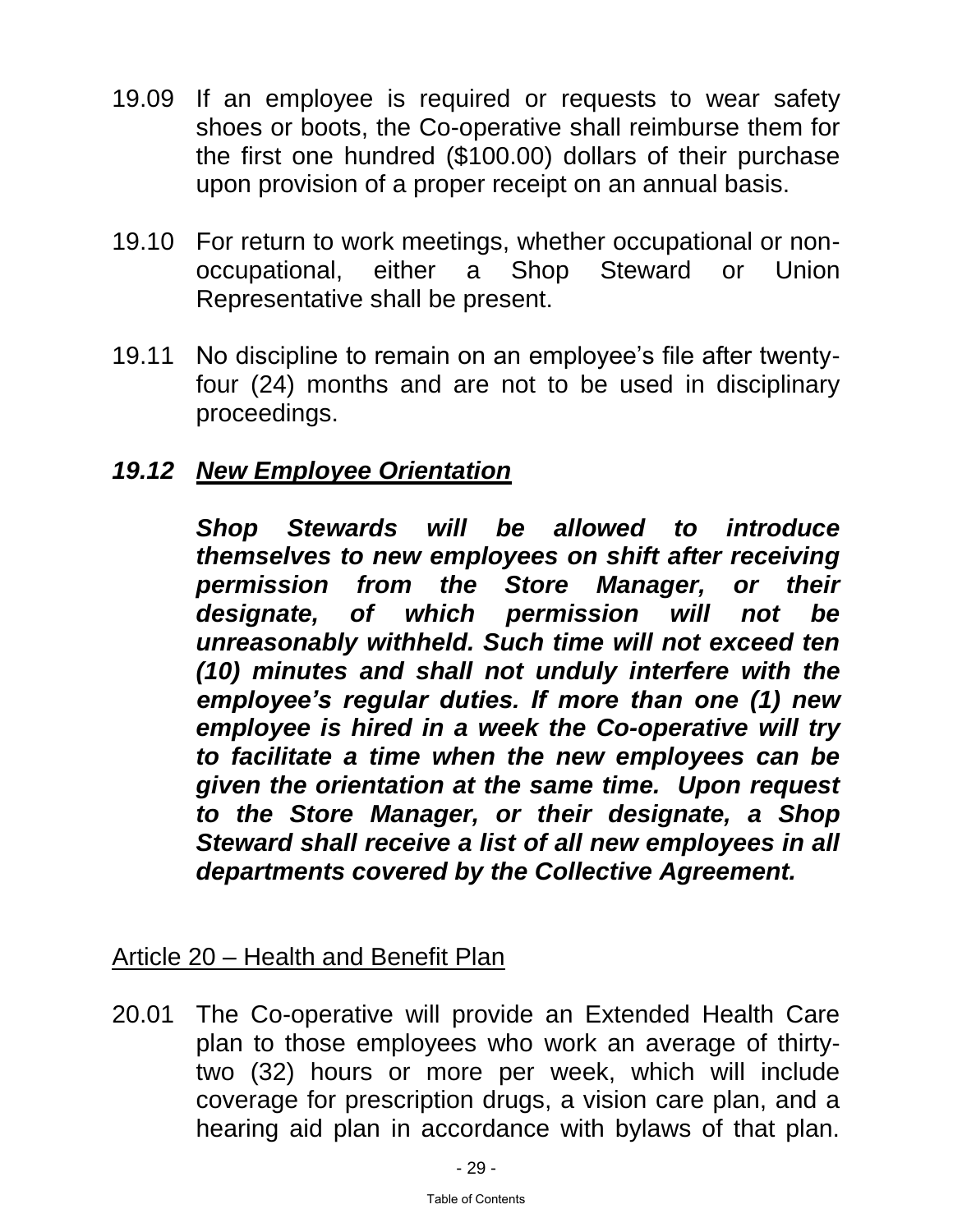<span id="page-33-0"></span>Premiums for the insured plan will be shared equally between the Co-operative and the employee. It is understood and agreed that all matters of eligibility, coverage, and benefits shall be as set out in the plan and as determined by the carrier.

 Employees who work an average of greater than the thirty-two (32) hours or more per week shall accumulate sick leave credits at the rate of eight (8) hours per month of employment, up to a maximum of fifty (50) days.

 The Co-operative will provide a Long Term Disability Plan (LTD) for those employees regularly working thirty-two (32) hours or more hours per week.

 The premiums for the benefit will be shared equally. The benefit period commences after a waiting period of fourteen (14) calendar days.

 The Co-operative agrees to make available to employees who have averaged thirty-two (32) hours or more of work per week over thirteen (13) weeks a Group Life Insurance Plan. It is understood all of the rules of the plan shall apply.

#### 20.02 Health and Welfare Trust

 The Co-operative agrees to have a Health and Welfare Trust Fund for all part-time employees who do not qualify for the existing Co-operative Group Insurance benefits. The Co-operative shall make contributions to the fund as follows:

 Twenty (\$0.20) cents per hour, effective the first full pay period following the date of ratification for all part-time hours worked and paid in the bargaining unit for the same hours that are [paid for each hour t](#page-1-0)hat the Co-operative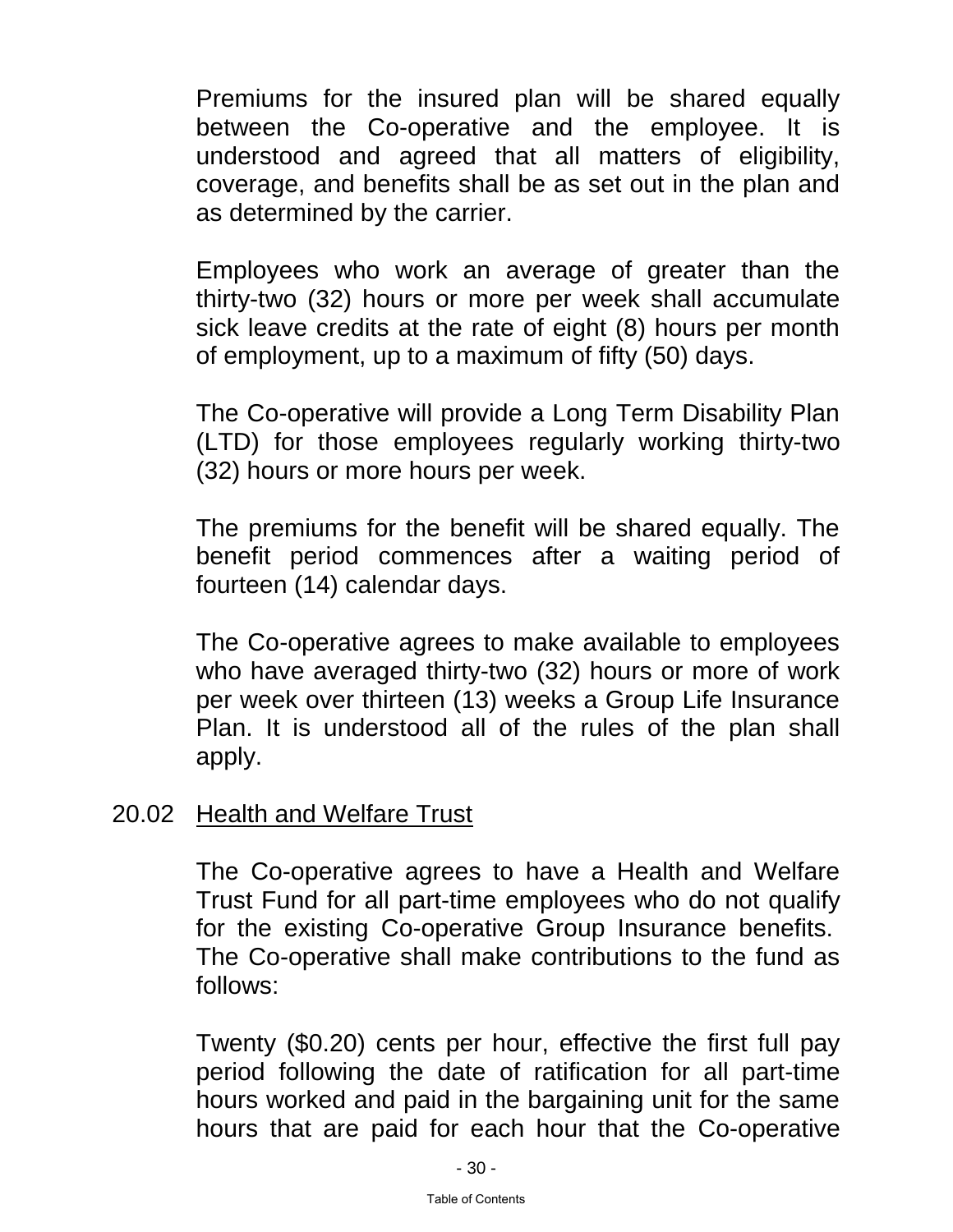<span id="page-34-0"></span>pays dental contributions as per Letter of Understanding #2. The purpose of the Trust Fund shall be to establish the Health and Welfare benefits for part-time employees who do not qualify for the existing Employer Group Insurance benefits as decided by the trustees. The trustees shall have the authority to decide which benefits shall be implemented, consistent with the financial ability of the Trust Fund, to provide for those benefits.

- 20.03 The Co-operative will make available to full-time and qualifying part-time employees the Co-operative Superannuation Society Pension Plan in accordance with the rules, regulations*,* and bylaws of the plan. Contributions to be up to six (6%) percent of income of regular wages from both the Co-operative and the employee.
- 20.04 "Phased-In Retirement" Option

 Notwithstanding anything to the contrary contained in the relevant Collective Agreements, the parties agree on a trial basis for the life of the current Collective Agreements to the following terms and conditions for a "Phased-in Retirement" Option.

- *(a) The "Phased-In Retirement" Option must be agreed to in writing between the Co-operative and employee, with a specified end date not to exceed five (5) years.*
- (b) Only full-time active employees aged sixty (60) years or older will be eligible for this option.
- (c) Eligible employees may request to participate in this option and their requests will be granted provided it will not interfere with the efficient operation of the business. Requests will not be unreasonably denied.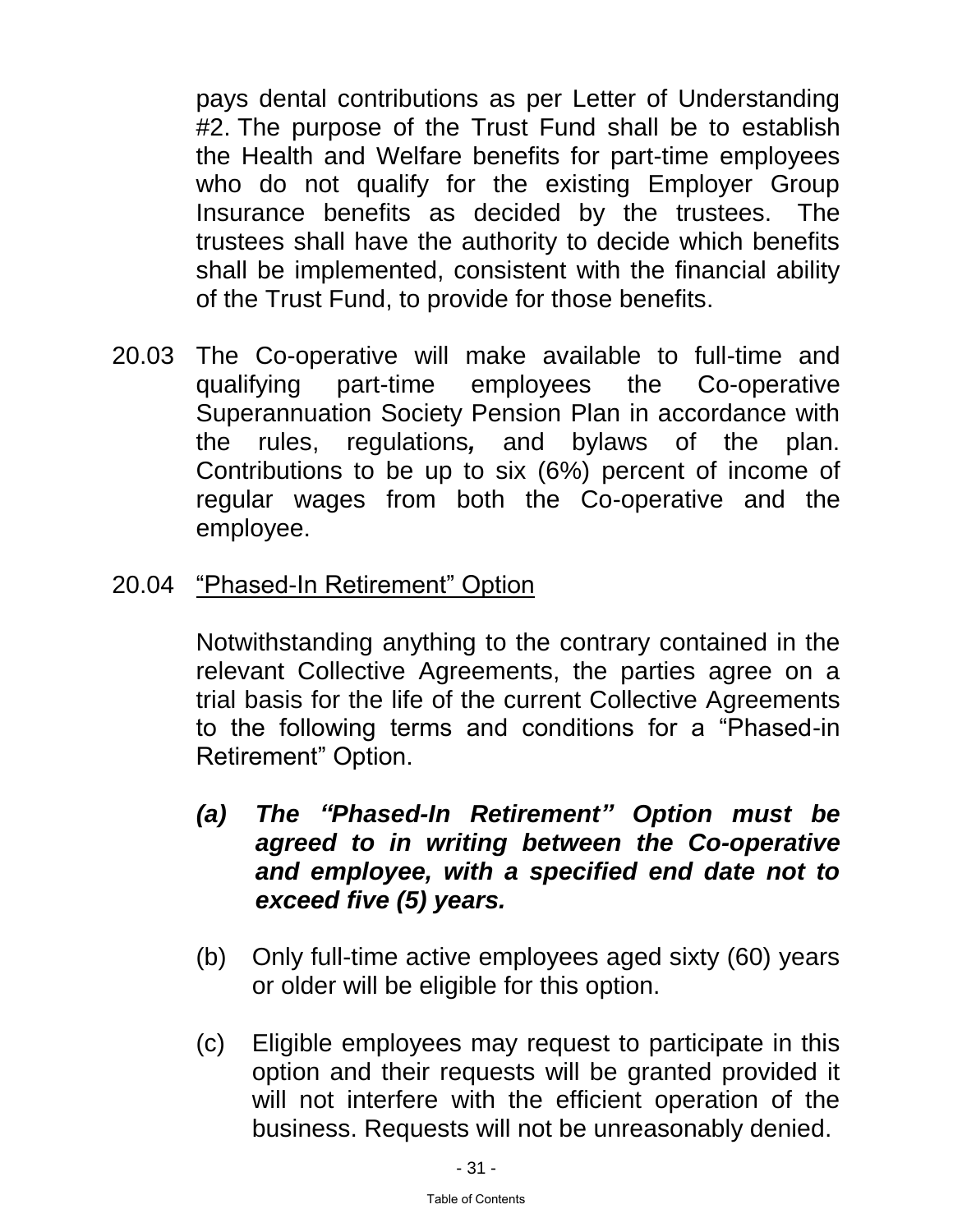- <span id="page-35-0"></span>(d) Employees can only elect for this option once in their career. An employee will only be able to revert to regular full-time status as a result of a life-changing event (i.e. divorce, separation, death/illness of a partner) *and if operational needs allow*.
- (e) These employees shall work thirty-two (32) hours per week.
- (f) Should there be a major hour reduction due to operational need, the parties agree to meet upon request, to review the program and consider any changes that may be required.

# Article 21 – Bi-Weekly Pay and Direct Bank Deposit

21.01 There shall be regular bi-weekly pay by direct deposit and each employee shall be provided with a statement of earnings and deductions for the pay period covered.

## Article 22 – Health and Safety

22.01 The Co-operative, the Union*,* and the employees mutually agree to cooperate in maintaining and improving safe working conditions in the Co-operative's Gas Bar.

> The Co-operative agrees to insure, as far as is reasonably practical to do so, the health and safety of the employees in the Gas Bar and address health and safety hazards that arise in the workplace. Employees agree to work in a safe manner respecting all safety rules and using equipment provided.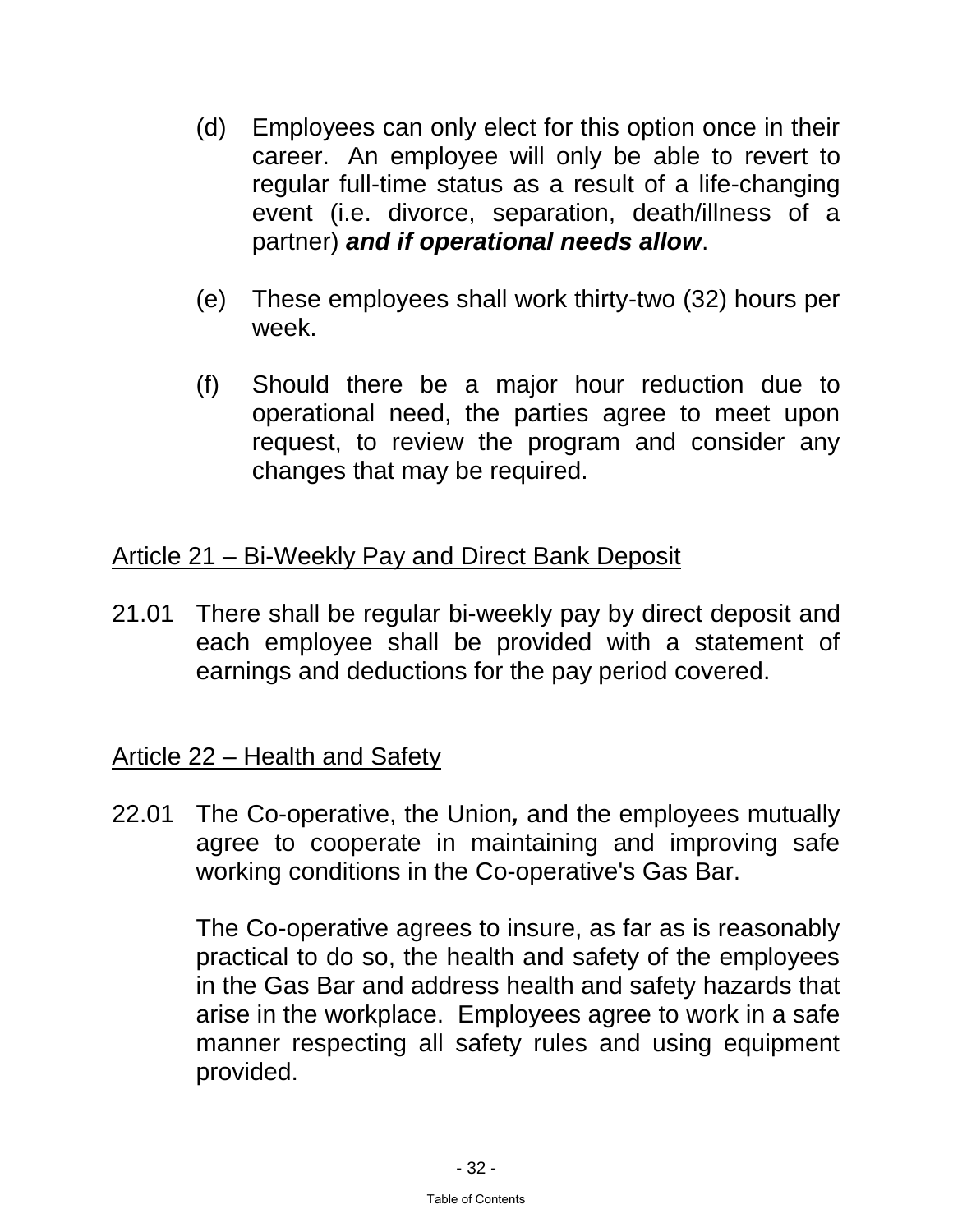<span id="page-36-0"></span>The Union or any employee may bring to the attention of the Co-operative any health and safety concerns.

The Co-operative will comply with the provisions of the Alberta Occupational Health and Safety Act.

#### Article 23 – Expiration and Renewal

23.01 This Agreement shall be effective from February 16<sup>th</sup>, 2019, and shall remain in force until February 16<sup>th</sup>, 2023, and thereafter from year to year; but either Party may, not more than one hundred twenty (120) days and not less than sixty (60) days before the expiry date or renewal date of such Agreement, give notice, in writing, to the other Party to (a) terminate such Agreement, or (b) to negotiate revisions thereof.

> Should either Party give notice pursuant to (b) above, this Agreement shall thereafter continue in full force and effect and neither Party shall make any change in the terms of the said Agreement, or increase or decrease the rate of pay of any employee for whom collective bargaining is being conducted, or alter any other term or condition of employment until:

- (i) The Union serves notice of strike in accordance with the Alberta Labour Relations Code.
- (ii) The Co-operative serves notice of lockout in accordance with the Alberta Labour Relations Code.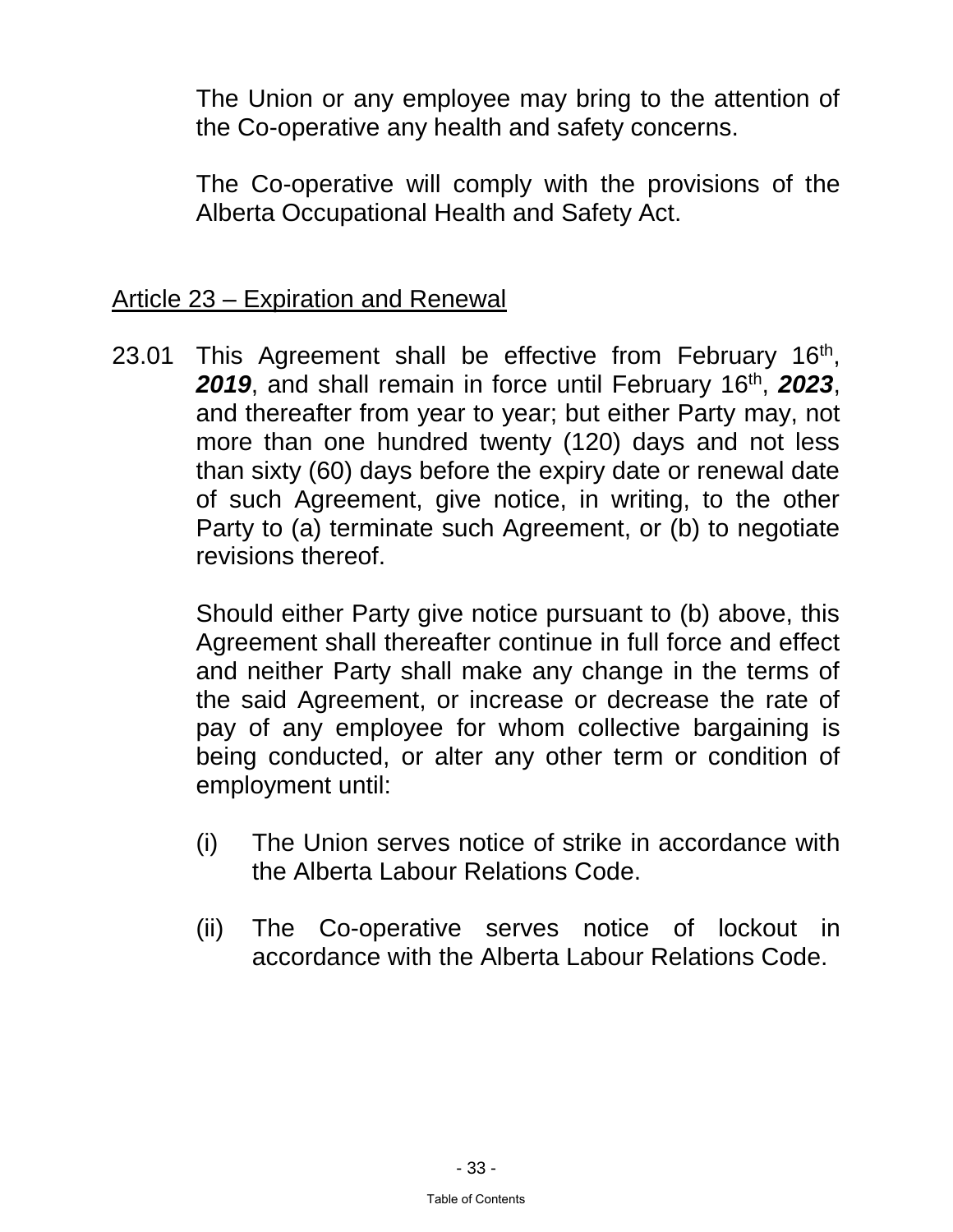|                                                                                           | Signed this ______________ day of _____________________, _____.                                                                                                                                                                     |
|-------------------------------------------------------------------------------------------|-------------------------------------------------------------------------------------------------------------------------------------------------------------------------------------------------------------------------------------|
| For the Co-operative:                                                                     | For the Union:                                                                                                                                                                                                                      |
|                                                                                           |                                                                                                                                                                                                                                     |
|                                                                                           |                                                                                                                                                                                                                                     |
|                                                                                           |                                                                                                                                                                                                                                     |
| Co-operative Committee:                                                                   | <b>Bargaining Committee:</b>                                                                                                                                                                                                        |
| <b>Paul Haynes</b><br><b>Darren Andre</b><br><b>Shelley Cooper</b><br><b>Bill Ressler</b> | <b>Jeanette Nims (Bakery)</b><br><b>Taylor Malm (Pharmacy)</b><br>Jeannette Buitenhuis (Cashier/Floral)<br><b>Loran Gilbertson (File Maintenance)</b><br><b>Murry Gillspie (Gas Bar)</b><br><b>Bill Bennett</b><br><b>Al Olinek</b> |
|                                                                                           |                                                                                                                                                                                                                                     |

This Agreement was ratified on *September 10th, 2019*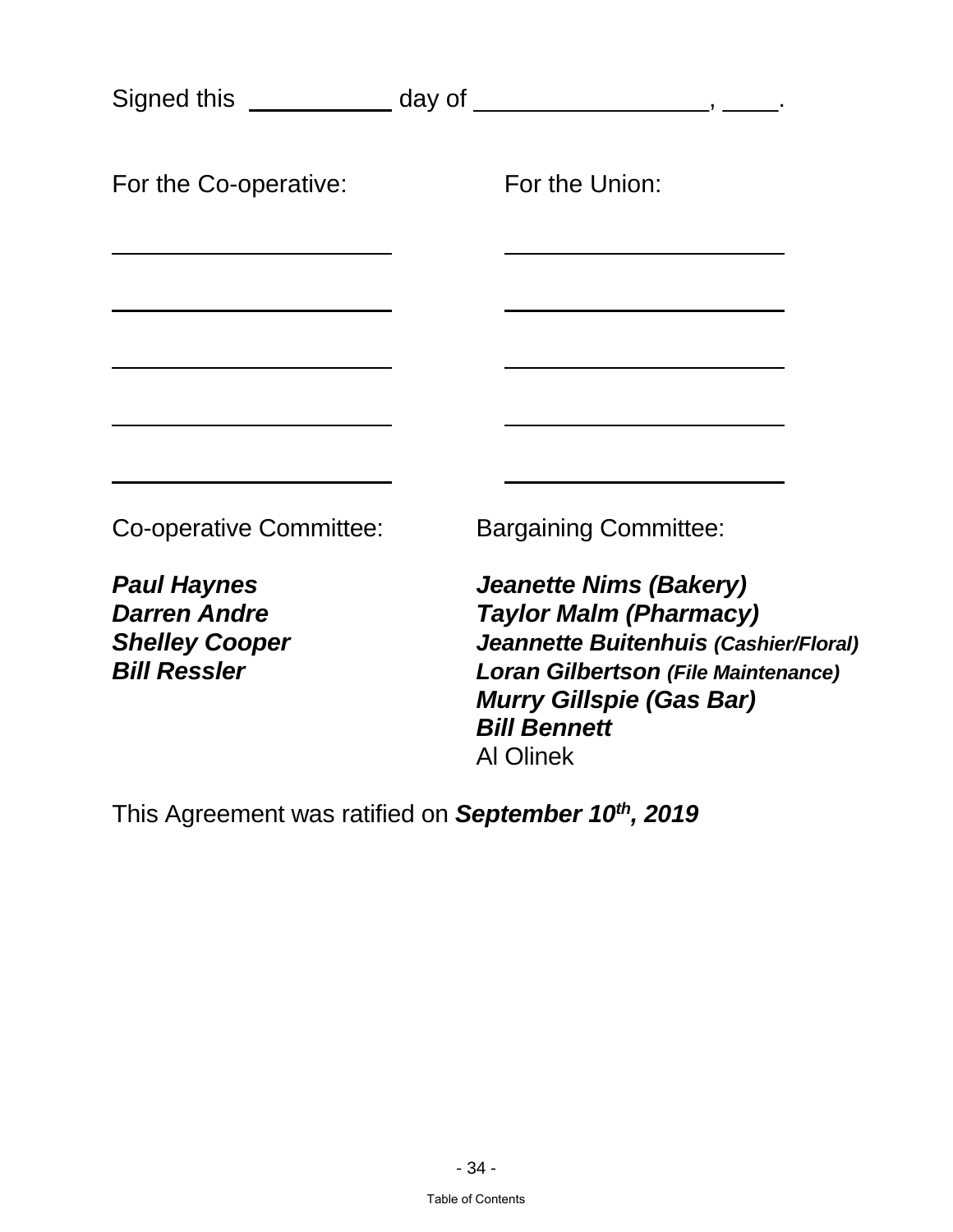| <b>Gas Bar Attendant</b> |         |         |         |                   |         |
|--------------------------|---------|---------|---------|-------------------|---------|
| <b>Hours</b>             | Current | Year 1  | Year 2  | Year <sub>3</sub> | Year 4  |
| 0                        | \$11.79 | \$11.79 | \$11.79 | \$11.79           | \$11.79 |
| 693                      | \$12.01 | \$12.01 | \$12.01 | \$12.01           | \$12.01 |
| 1387                     | \$12.21 | \$12.21 | \$12.21 | \$12.21           | \$12.21 |
| 2080                     | \$12.41 | \$12.41 | \$12.41 | \$12.41           | \$12.41 |
| 2773                     | \$12.62 | \$12.62 | \$12.62 | \$12.62           | \$12.62 |
| 3467                     | \$12.82 | \$12.82 | \$12.82 | \$12.82           | \$12.82 |
| 4160                     | \$13.04 | \$13.04 | \$13.04 | \$13.04           | \$13.04 |
| 4853                     | \$13.24 | \$13.24 | \$13.24 | \$13.24           | \$13.24 |
| 5547                     | \$13.44 | \$13.44 | \$13.44 | \$13.44           | \$13.44 |
| 6240                     | \$13.65 | \$13.65 | \$13.65 | \$13.65           | \$13.65 |
| 6934                     | \$13.85 | \$13.85 | \$13.85 | \$13.85           | \$13.85 |
| 7627                     | \$14.07 | \$14.07 | \$14.07 | \$14.07           | \$14.07 |
| $8321 +$                 | \$14.42 | \$14.42 | \$14.42 | \$14.42           | \$14.42 |

# <span id="page-38-0"></span>Appendix "A" – Wages and Job Classifications

| Supervisor   |         |         |         |                   |         |
|--------------|---------|---------|---------|-------------------|---------|
| <b>Hours</b> | Current | Year 1  | Year 2  | Year <sub>3</sub> | Year 4  |
| 0            | \$13.54 | \$13.54 | \$13.54 | \$13.54           | \$13.54 |
| 693          | \$13.76 | \$13.76 | \$13.76 | \$13.76           | \$13.76 |
| 1387         | \$13.96 | \$13.96 | \$13.96 | \$13.96           | \$13.96 |
| 2080         | \$14.16 | \$14.16 | \$14.16 | \$14.16           | \$14.16 |
| 2773         | \$14.37 | \$14.37 | \$14.37 | \$14.37           | \$14.37 |
| 3467         | \$14.57 | \$14.57 | \$14.57 | \$14.57           | \$14.57 |
| 4160         | \$14.79 | \$14.79 | \$14.79 | \$14.79           | \$14.79 |
| 4853         | \$14.99 | \$14.99 | \$14.99 | \$14.99           | \$14.99 |
| 5547         | \$15.19 | \$15.19 | \$15.19 | \$15.19           | \$15.19 |
| 6240         | \$15.40 | \$15.40 | \$15.40 | \$15.40           | \$15.40 |
| 6934         | \$15.60 | \$15.60 | \$15.60 | \$15.60           | \$15.60 |
| 7627         | \$15.82 | \$15.82 | \$15.82 | \$15.82           | \$15.82 |
| $8321 +$     | \$16.17 | \$16.17 | \$16.17 | \$16.17           | \$16.17 |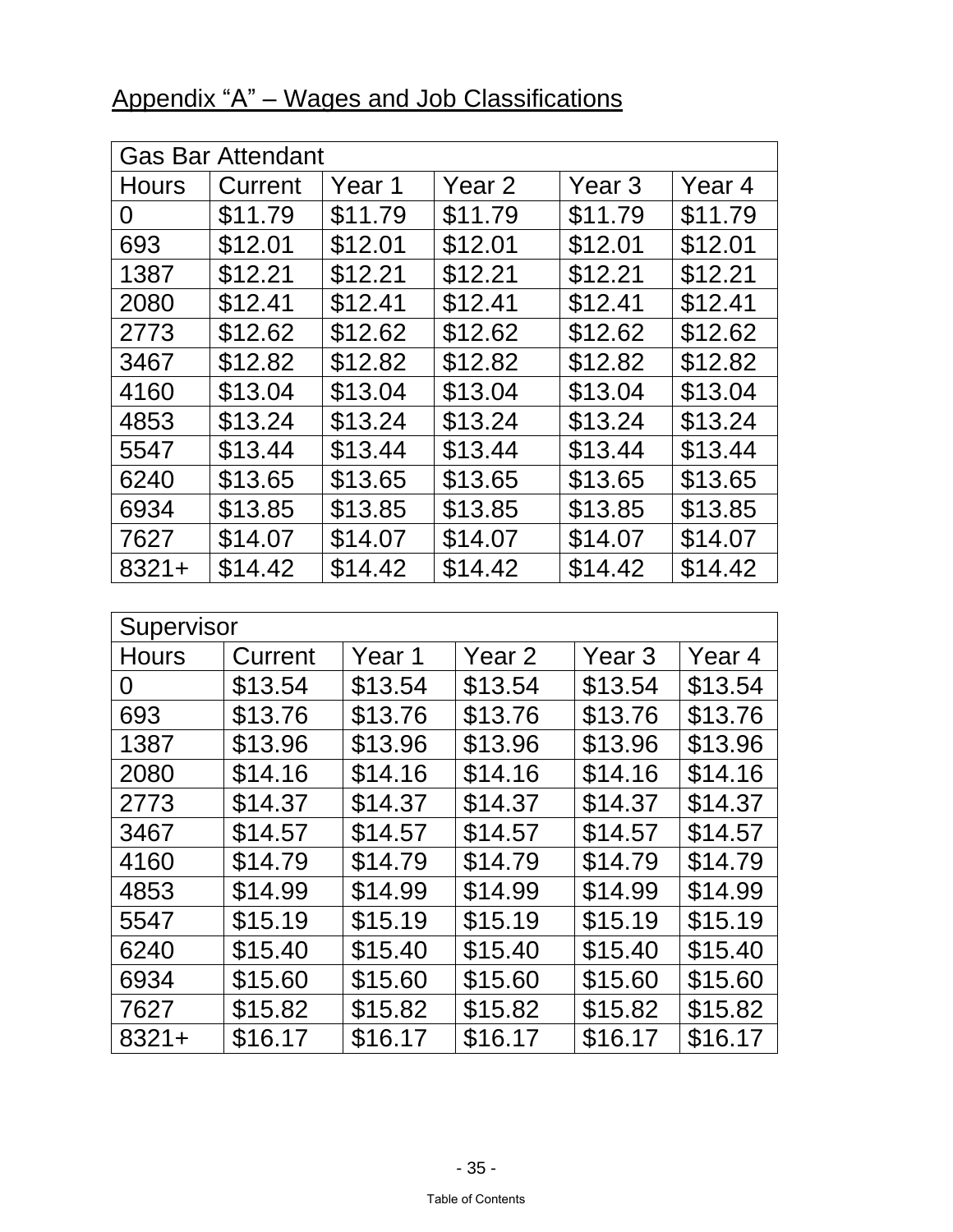#### <span id="page-39-0"></span>*Signing Bonus*

*Year 1 (September 10th, 2019):*

*The Co-operative agrees to pay a signing bonus to all active employees on the payroll of the Co-operative on the date of ratification (September 10th, 2019) as follows:* 

*Employees who have averaged between zero (0) and nineteen (19) hours worked per week since contract expiry (February 16th, 2019) to date of ratification (September 10th , 2019) will receive one hundred and fifty (\$150.00) dollars, less statutory deductions.* 

*Employees who have averaged between twenty (20) and thirty-one (31) hours worked per week since contract expiry (February 16th, 2019) to date of ratification (September 10th , 2019) will receive three hundred and fifty (\$350.00) dollars, less statutory deductions.* 

*Employees who have averaged over thirty-two (32) hours worked per week since contract expiry (February 16th, 2019) to date of ratification (September 10th, 2019) will receive five hundred (\$500.00) dollars, less statutory deductions.* 

*The words "on the payroll of the Co-operative" shall include all employees who are currently on vacation, authorized leave of absence, sick leave, injury leave, Short Term Disability, Long Term Disability, Workers' Compensation, maternity leave, or parental leave.*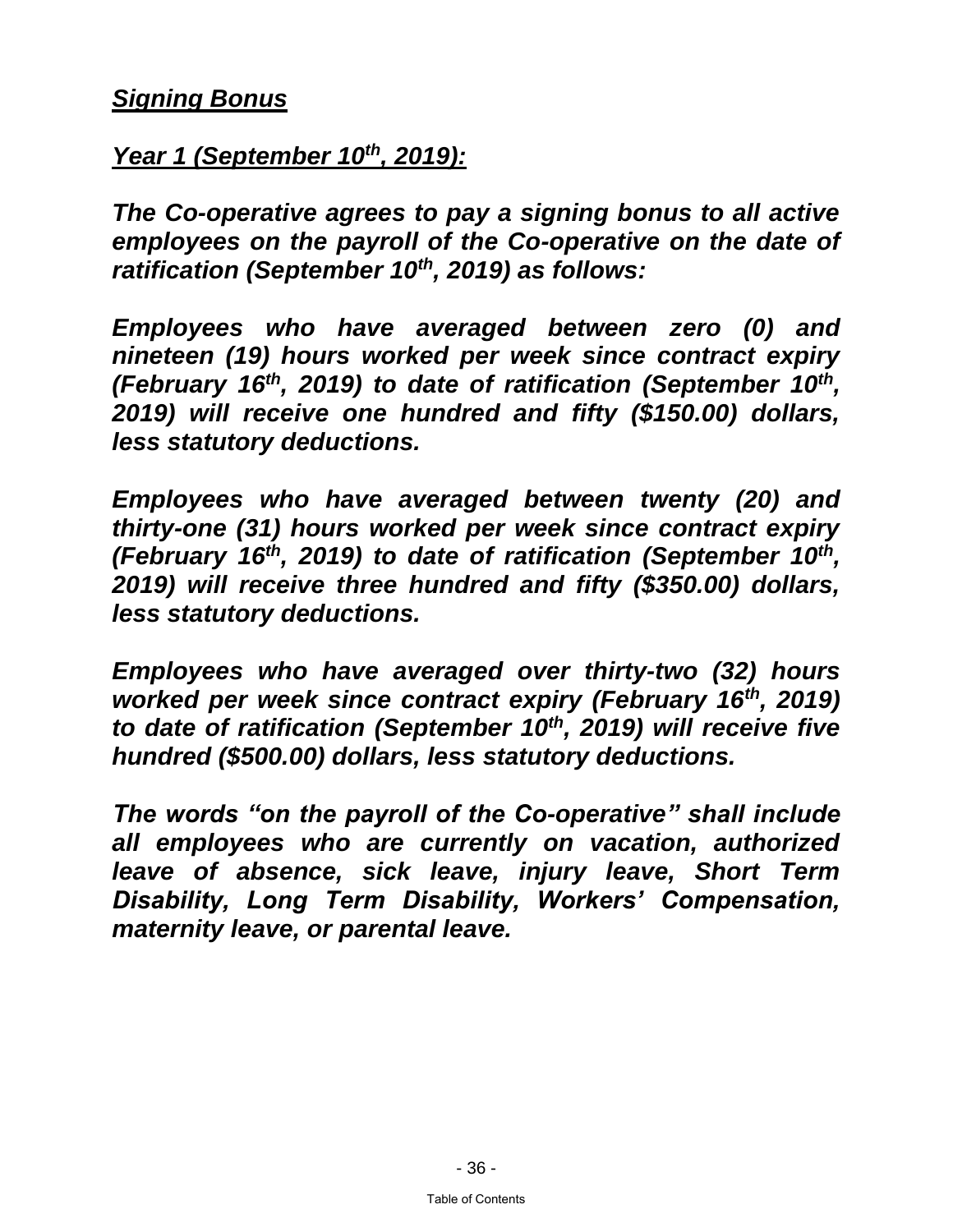## *Year 2*

*The Co-operative agrees to pay a signing bonus to all active employees on the payroll of the Co-operative as of February 16th, 2020 as follows:*

*Employees who have averaged between zero (0) and nineteen (19) hours worked per week between August 16th , 2019 and February 16th, 2020, will receive one hundred and fifty (\$150.00) dollars, less statutory deductions.* 

*Employees who have averaged between twenty (20) and thirty-one (31) hours worked per week between August 16th , 2019 and February 16th, 2020, will receive three hundred and fifty (\$350.00) dollars, less statutory deductions.* 

*Employees who have averaged over thirty-two (32) hours worked per week between August 16th, 2019 and February 16th, 2020, will receive five hundred (\$500.00) dollars, less statutory deductions.* 

*The words "on the payroll of the Co-operative" shall include all employees who are currently on vacation, authorized leave of absence, sick leave, injury leave, Short Term Disability, Long Term Disability, Workers' Compensation, maternity leave, or parental leave.*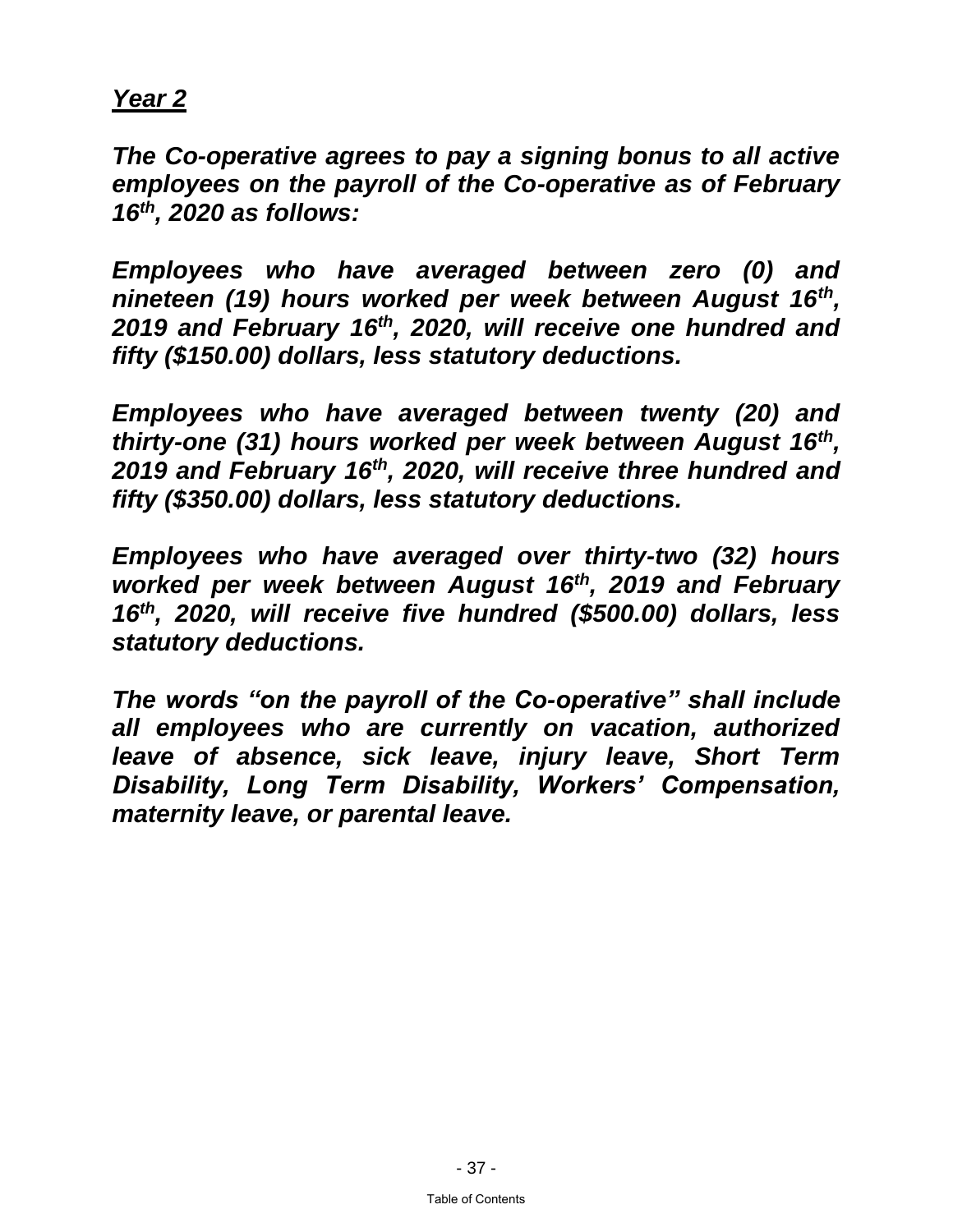#### *Year 3*

*The Co-operative agrees to pay a signing bonus to all active employees on the payroll of the Co-operative as of February 16th, 2021 as follows:*

*Employees who have averaged between zero (0) and nineteen (19) hours worked per week between August 16th , 2020 and February 16th, 2021, will receive one hundred and fifty (\$150.00) dollars, less statutory deductions.* 

*Employees who have averaged between twenty (20) and thirty-one (31) hours worked per week between August 16th , 2020 and February 16th, 2021, will receive three hundred and fifty (\$350.00) dollars, less statutory deductions.* 

*Employees who have averaged over thirty-two (32) hours worked per week between August 16th, 2020 and February 16, 2021 will receive five hundred (\$500.00) dollars, less statutory deductions.* 

*The words "on the payroll of the Co-operative" shall include all employees who are currently on vacation, authorized leave of absence, sick leave, injury leave, Short Term Disability, Long Term Disability, Workers' Compensation, maternity leave, or parental leave.*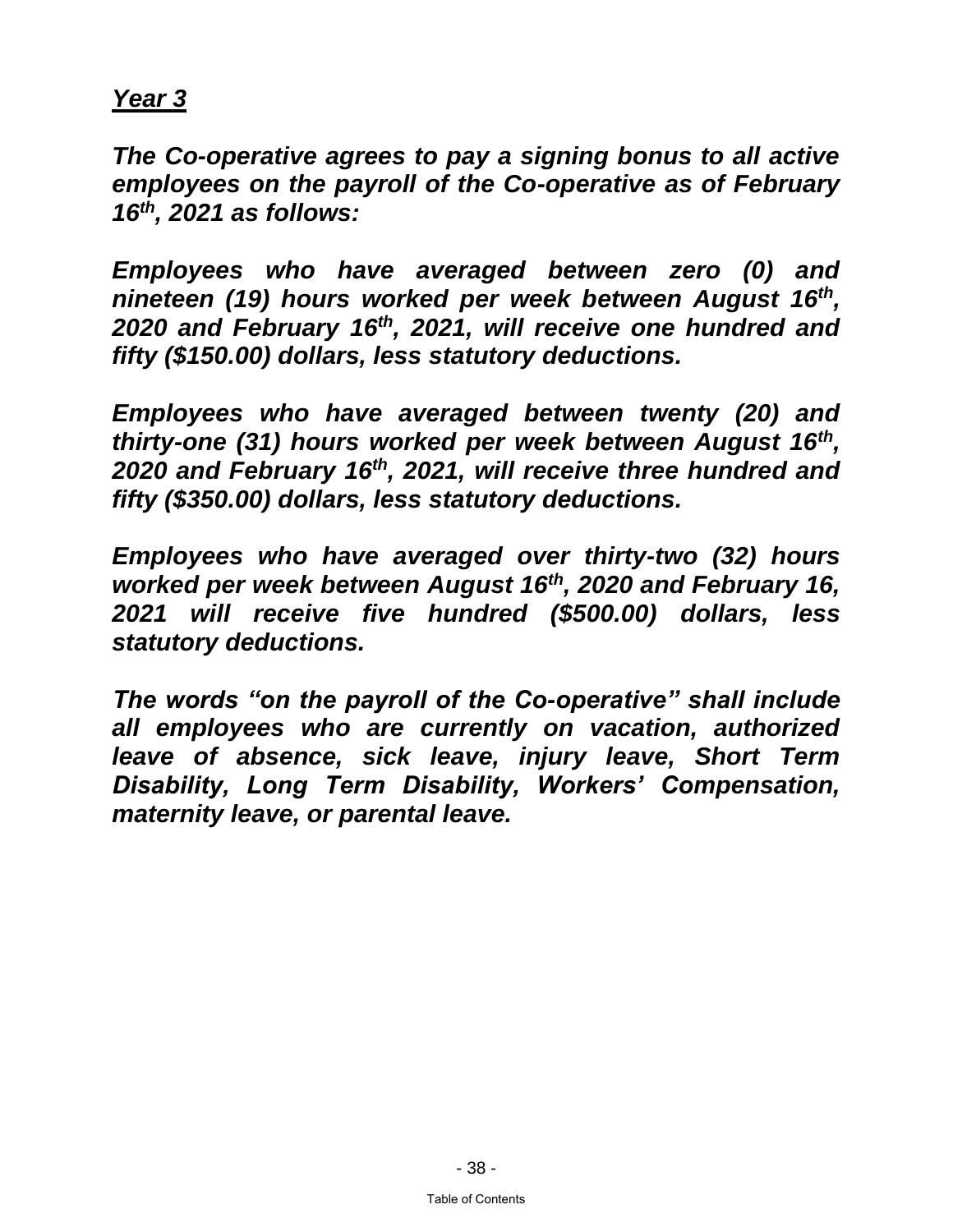#### *Year 4*

*The Co-operative agrees to pay a signing bonus to all active employees on the payroll of the Co-operative as of February 16th, 2022 as follows:*

*Employees who have averaged between zero (0) and nineteen (19) hours worked per week between August 16th , 2021 and February 16th, 2022, will receive one hundred and fifty (\$150.00) dollars, less statutory deductions.* 

*Employees who have averaged between twenty (20) and thirty-one (31) hours worked per week between August 16th , 2021 and February 16th, 2022, will receive three hundred and fifty (\$350.00) dollars, less statutory deductions.* 

*Employees who have averaged over thirty-two (32) hours worked per week between August 16th, 2021 and February 16th, 2022 will receive five hundred (\$500.00) dollars, less statutory deductions.* 

*The words "on the payroll of the Company" shall include all employees who are currently on vacation, authorized leave of absence, sick leave, injury leave, Short Term Disability, Long Term Disability, Workers' Compensation, maternity leave, or parental leave.*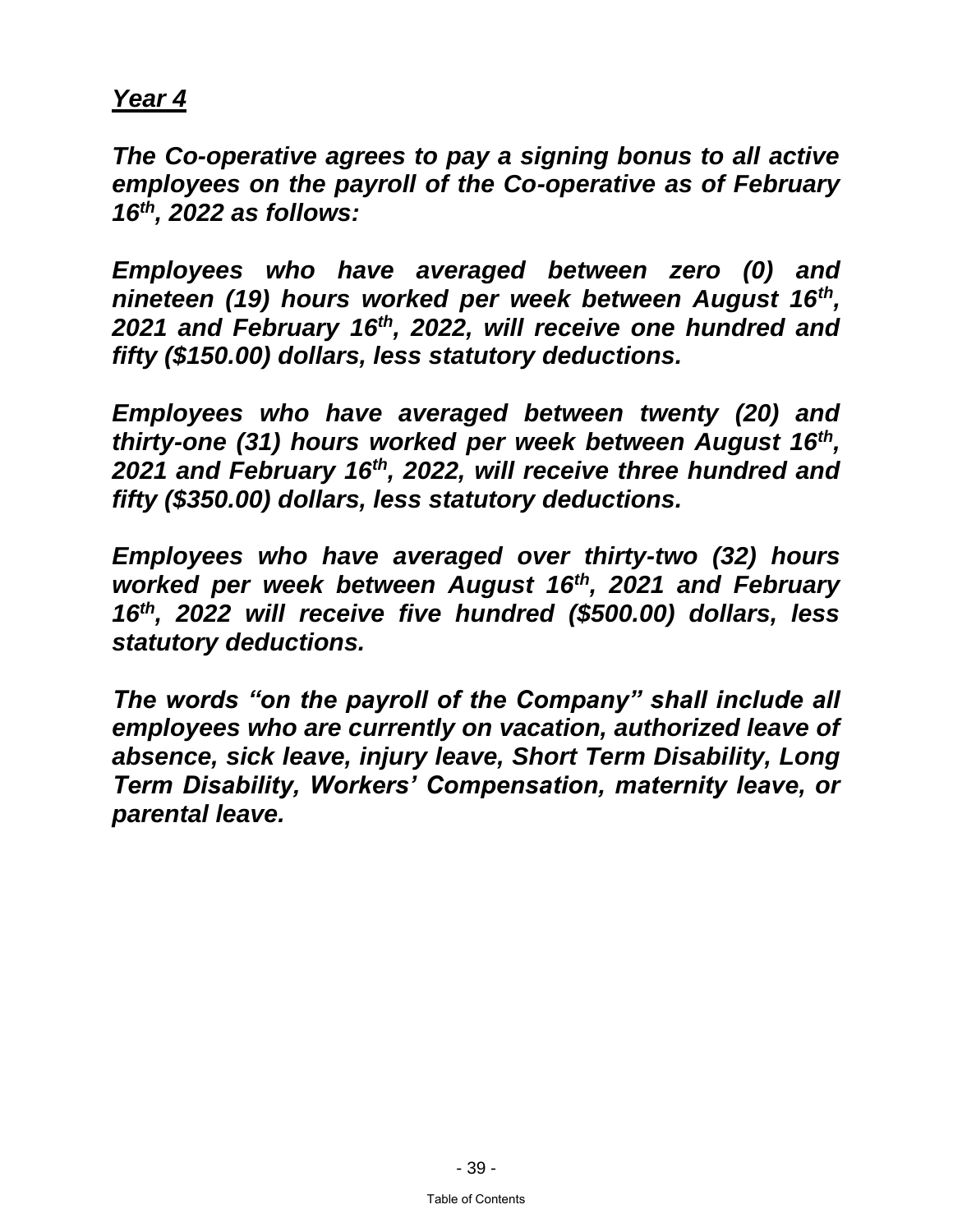## **Letters of Understanding**

- <span id="page-43-0"></span>Between: South Country Co-op Limited, a body corporate carrying on business in the Province of Alberta, hereinafter referred to as "the Co-operative";
- And: United Food and Commercial Workers Canada Union, Local No. 401, hereinafter referred to as "the Union".

#### 1. Wage Gap

In the event of a minimum wage increase subsequent to the signing of this Agreement, the start rates of all classifications in the Collective Agreement shall be increased in order to maintain a minimum level of twenty-five (\$0.25) cents above minimum wage.

# 2. United Food & Commercial Workers' Dental Care Plan

Effective February 28, 2016, the Co-operative shall make contributions to the United Food and Commercial Workers Dental Care Plan of forty-three (\$0.43) cents per hour for each regular hour worked or paid, paid vacations and General Holidays to the maximum of the basic work week.